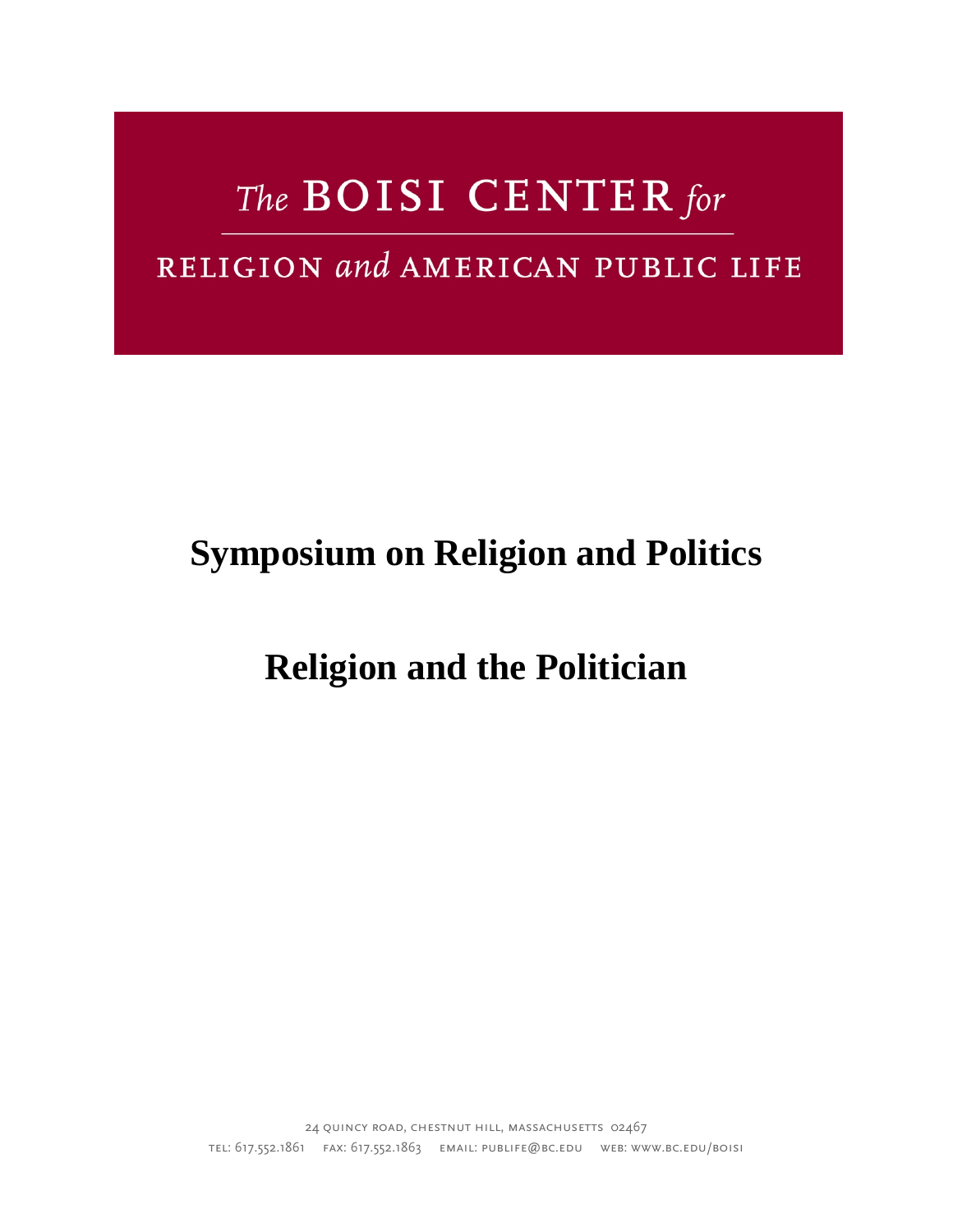

## BOSTON COLLEGE

BOISI CENTER FOR RELIGION AND AMERICAN PUBLIC LIFE

## Symposium on Religion and Politics

## Religion and the Politician

Table of Contents:

| Address to the Greater Houston Ministerial Association<br>John F. Kennedy (1960) |    |
|----------------------------------------------------------------------------------|----|
| <b>Public Morality</b><br>Mario Cuomo (1984)                                     |    |
| Call to Renewal<br>Barack Obama (2006)                                           | 17 |
| Faith in America<br>Mitt Romney (2007)                                           | 25 |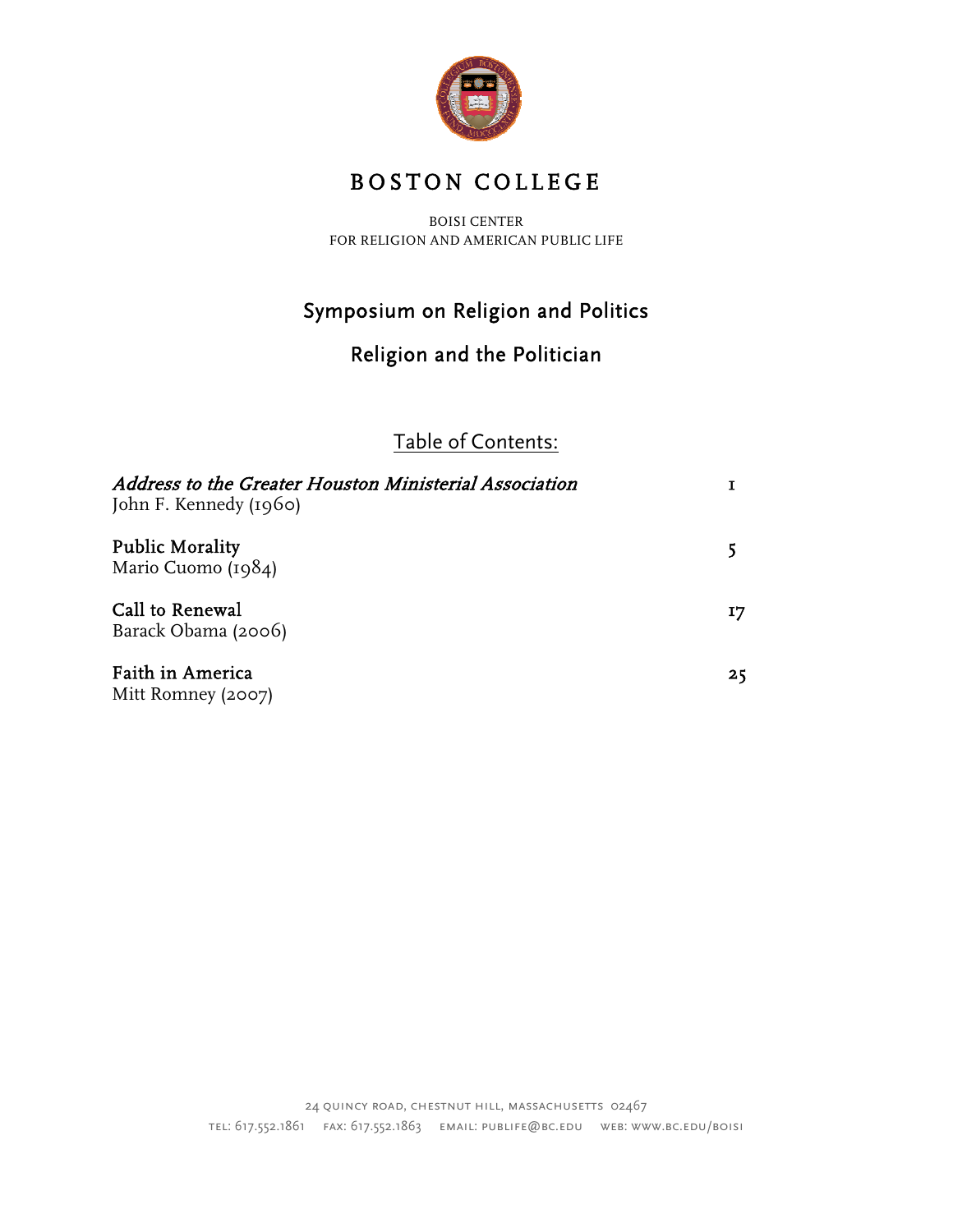# John F. Kennedy

### *Address to the Greater Houston Ministerial Association*

Delivered 12 September 1960 at the Rice Hotel in Houston, TX



Text version below transcribed directly from audio. (2)]

Reverend Meza, Reverend Reck, I'm grateful for your generous invitation to state my views.

While the so-called religious issue is necessarily and properly the chief topic here tonight, I want to emphasize from the outset that I believe that we have far more critical issues in the 1960 campaign; the spread of Communist influence, until it now festers only 90 miles from the coast of Florida -- the humiliating treatment of our President and Vice President by those who no longer respect our power -- the hungry children I saw in West Virginia, the old people who cannot pay their doctors bills, the families forced to give up their farms -- an America with too many slums, with too few schools, and too late to the moon and outer space. These are the real issues which should decide this campaign. And they are not religious issues -- for war and hunger and ignorance and despair know no religious barrier.

But because I am a Catholic, and no Catholic has ever been elected President, the real issues in this campaign have been obscured -- perhaps deliberately, in some quarters less responsible than this. So it is apparently necessary for me to state once again -- not what kind of church I believe in, for that should be important only to me -- but what kind of America I believe in.

I believe in an America where the separation of church and state is absolute; where no Catholic prelate would tell the President -- should he be Catholic -- how to act, and no Protestant minister would tell his parishioners for whom to vote; where no church or church school is granted any public funds or political preference, and where no man is denied public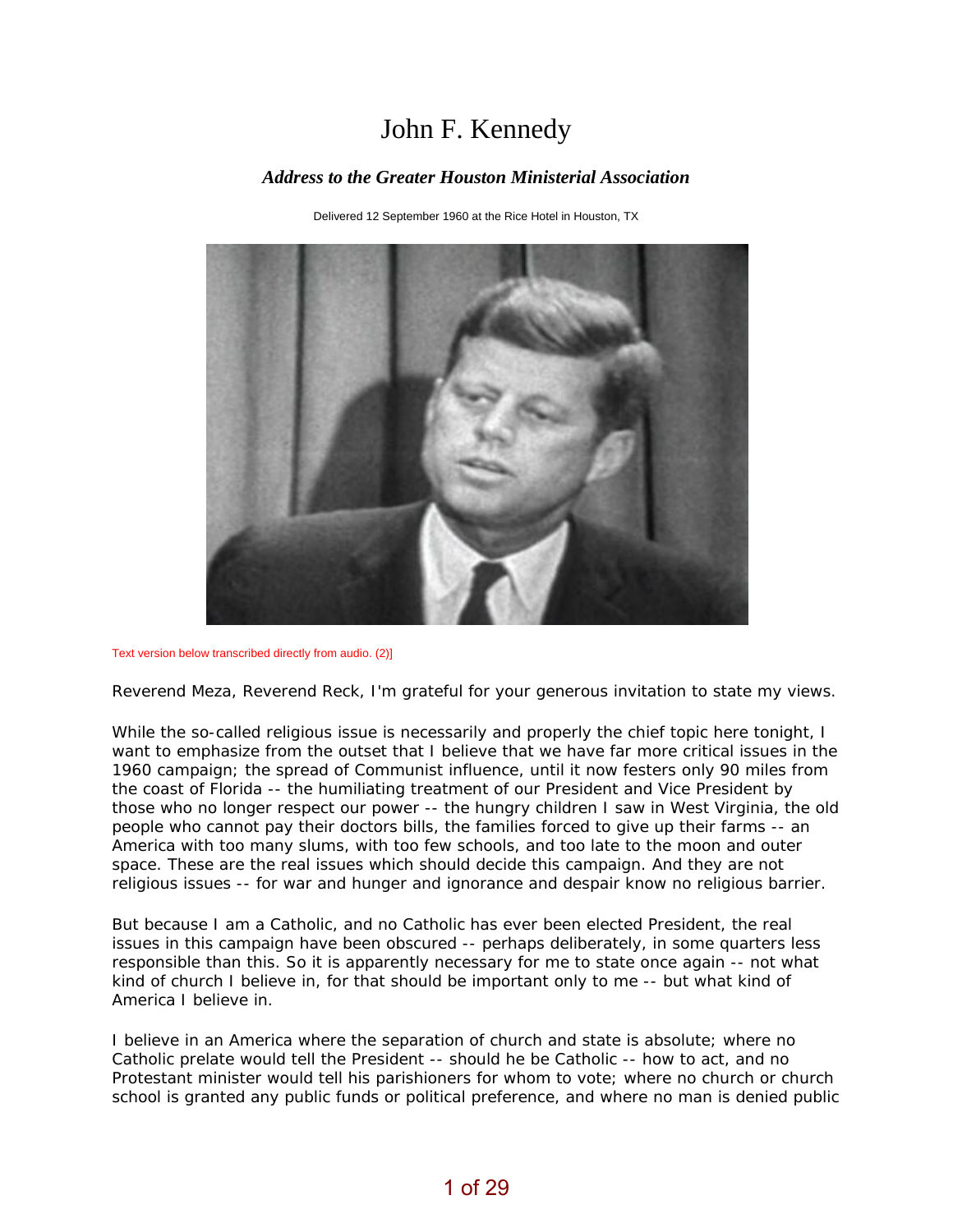office merely because his religion differs from the President who might appoint him, or the people who might elect him.

I believe in an America that is officially neither Catholic, Protestant nor Jewish; where no public official either requests or accept instructions on public policy from the Pope, the National Council of Churches or any other ecclesiastical source; where no religious body seeks to impose its will directly or indirectly upon the general populace or the public acts of its officials, and where religious liberty is so indivisible that an act against one church is treated as an act against all.

For while this year it may be a Catholic against whom the finger of suspicion is pointed, in other years it has been -- and may someday be again -- a Jew, or a Quaker, or a Unitarian, or a Baptist. It was Virginia's harassment of Baptist preachers, for example, that led to Jefferson's statute of religious freedom. Today, I may be the victim, but tomorrow it may be you -- until the whole fabric of our harmonious society is ripped apart at a time of great national peril.

Finally, I believe in an America where religious intolerance will someday end, where all men and all churches are treated as equals, where every man has the same right to attend or not to attend the church of his choice, where there is no Catholic vote, no anti-Catholic vote, no bloc voting of any kind, and where Catholics, Protestants, and Jews, at both the lay and the pastoral levels, will refrain from those attitudes of disdain and division which have so often marred their works in the past, and promote instead the American ideal of brotherhood.

That is the kind of America in which I believe. And it represents the kind of Presidency in which I believe, a great office that must be neither humbled by making it the instrument of any religious group nor tarnished by arbitrarily withholding it -- its occupancy from the members of any one religious group. I believe in a President whose views on religion are his own private affair, neither imposed upon him by the nation, nor imposed by the nation upon  $him<sup>1</sup>$  as a condition to holding that office.

I would not look with favor upon a President working to subvert the first amendment's guarantees of religious liberty; nor would our system of checks and balances permit him to do so. And neither do I look with favor upon those who would work to subvert Article VI of the Constitution by requiring a religious test, even by indirection. For if they disagree with that safeguard, they should be openly working to repeal it.

I want a Chief Executive whose public acts are responsible to all and obligated to none, who can attend any ceremony, service, or dinner his office may appropriately require of him to fulfill; and whose fulfillment of his Presidential office is not limited or conditioned by any religious oath, ritual, or obligation.

This is the kind of America I believe in -- and this is the kind of America I fought for in the South Pacific, and the kind my brother died for in Europe. No one suggested then that we might have a divided loyalty, that we did not believe in liberty, or that we belonged to a disloyal group that threatened -- I quote -- "the freedoms for which our forefathers died."

And in fact this is the kind of America for which our forefathers did die when they fled here to escape religious test oaths that denied office to members of less favored churches - when they fought for the Constitution, the Bill of Rights, the Virginia Statute of Religious Freedom -- and when they fought at the shrine I visited today, the Alamo. For side by side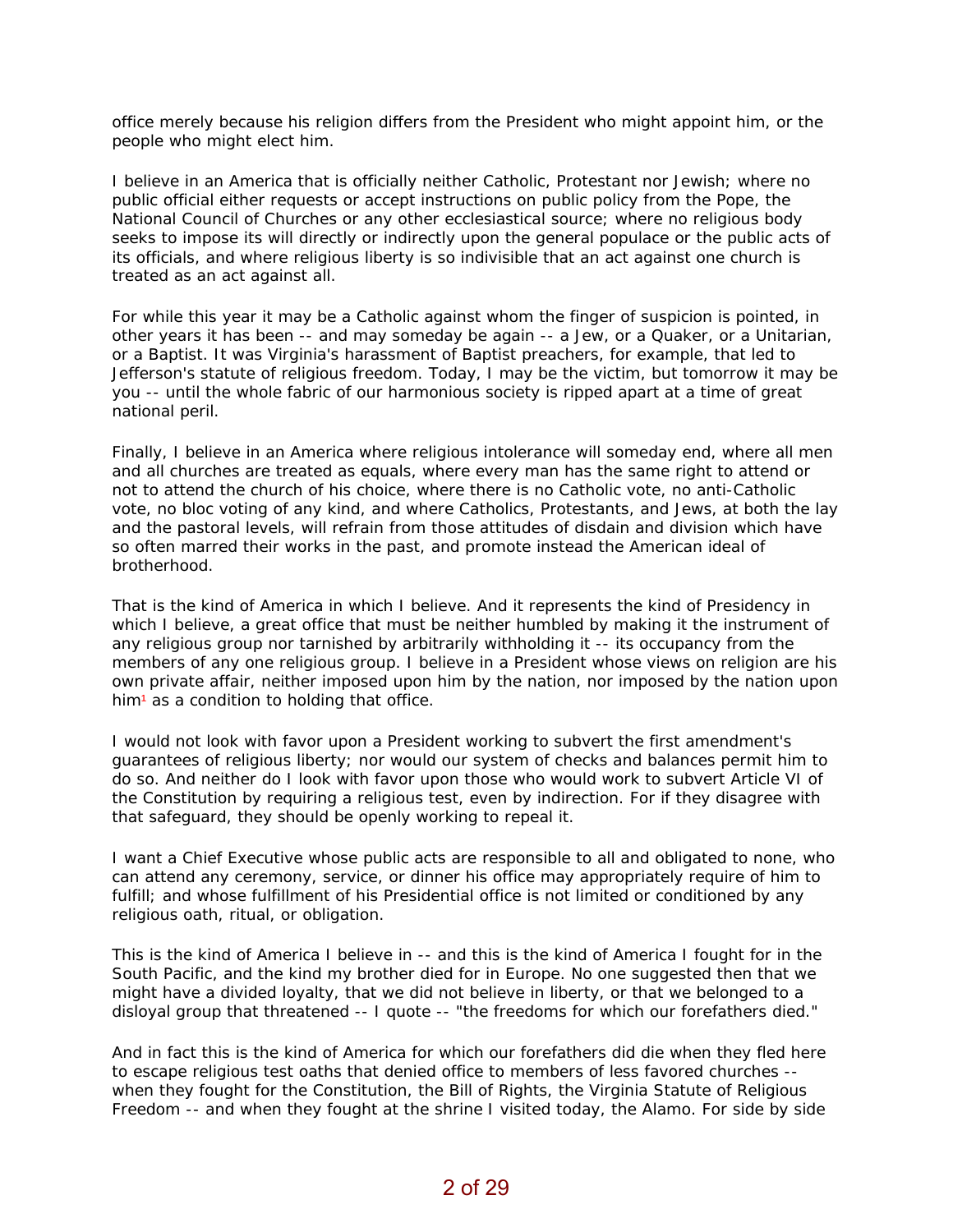with Bowie and Crockett died Fuentes, and McCafferty, and Bailey, and Badillo, and Carey - but no one knows whether they were Catholics or not. For there was no religious test there.

I ask you tonight to follow in that tradition -- to judge me on the basis of 14 years in the Congress, on my declared stands against an Ambassador to the Vatican, against unconstitutional aid to parochial schools, and against any boycott of the public schools - which I attended myself. And instead of doing this, do not judge me on the basis of these pamphlets and publications we all have seen that carefully select quotations out of context from the statements of Catholic church leaders, usually in other countries, frequently in other centuries, and rarely relevant to any situation here. And always omitting, of course, the statement of the American Bishops in 1948 which strongly endorsed Church-State separation, and which more nearly reflects the views of almost every American Catholic.

I do not consider these other quotations binding upon my public acts. Why should you?

But let me say, with respect to other countries, that I am wholly opposed to the State being used by any religious group, Catholic or Protestant, to compel, prohibit, or prosecute the free exercise of any other religion. And that goes for any persecution, at any time, by anyone, in any country. And I hope that you and I condemn with equal fervor those nations which deny their Presidency to Protestants, and those which deny it to Catholics. And rather than cite the misdeeds of those who differ, I would also cite the record of the Catholic Church in such nations as France and Ireland, and the independence of such statesmen as De Gaulle and Adenauer.

But let me stress again that these are my views.

For contrary to common newspaper usage, I am not the Catholic candidate for President.

I am the Democratic Party's candidate for President who happens also to be a Catholic.

I do not speak for my church on public matters; and the church does not speak for me. Whatever issue may come before me as President, if I should be elected, on birth control, divorce, censorship, gambling or any other subject, I will make my decision in accordance with these views -- in accordance with what my conscience tells me to be in the national interest, and without regard to outside religious pressure or dictates. And no power or threat of punishment could cause me to decide otherwise.

But if the time should ever come -- and I do not concede any conflict to be remotely possible -- when my office would require me to either violate my conscience or violate the national interest, then I would resign the office; and I hope any conscientious public servant would do likewise.

But I do not intend to apologize for these views to my critics of either Catholic or Protestant faith; nor do I intend to disavow either my views or my church in order to win this election.

If I should lose on the real issues, I shall return to my seat in the Senate, satisfied that I'd tried my best and was fairly judged.

But if this election is decided on the basis that 40 million Americans lost their chance of being President on the day they were baptized, then it is the whole nation that will be the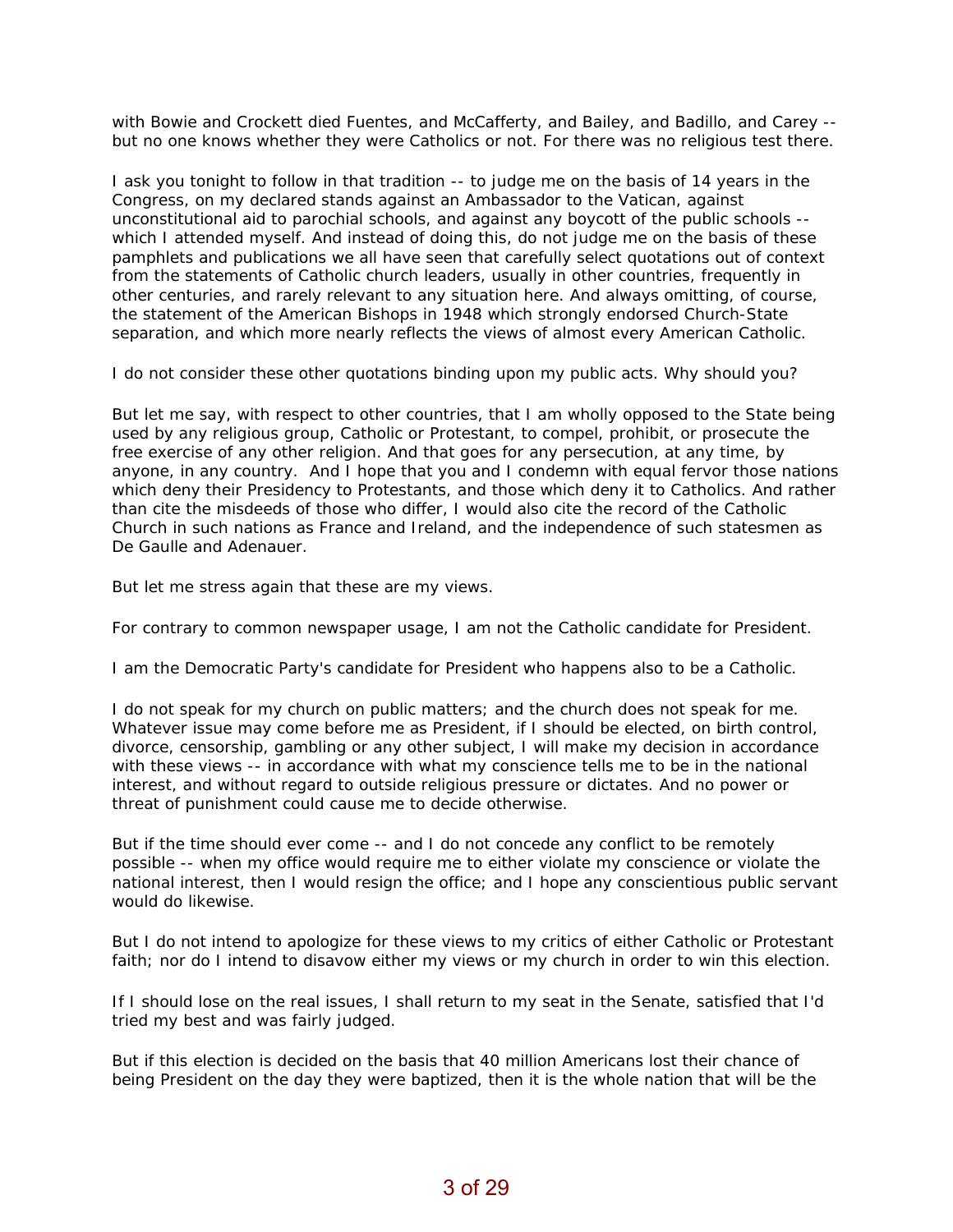loser, in the eyes of Catholics and non-Catholics around the world, in the eyes of history, and in the eyes of our own people.

But if, on the other hand, I should win this election, then I shall devote every effort of mind and spirit to fulfilling the oath of the Presidency -- practically identical, I might add, with the oath I have taken for 14 years in the Congress. For without reservation, I can, "solemnly swear that I will faithfully execute the office of President of the United States, and will to the best of my ability preserve, protect, and defend the Constitution -- so help me God.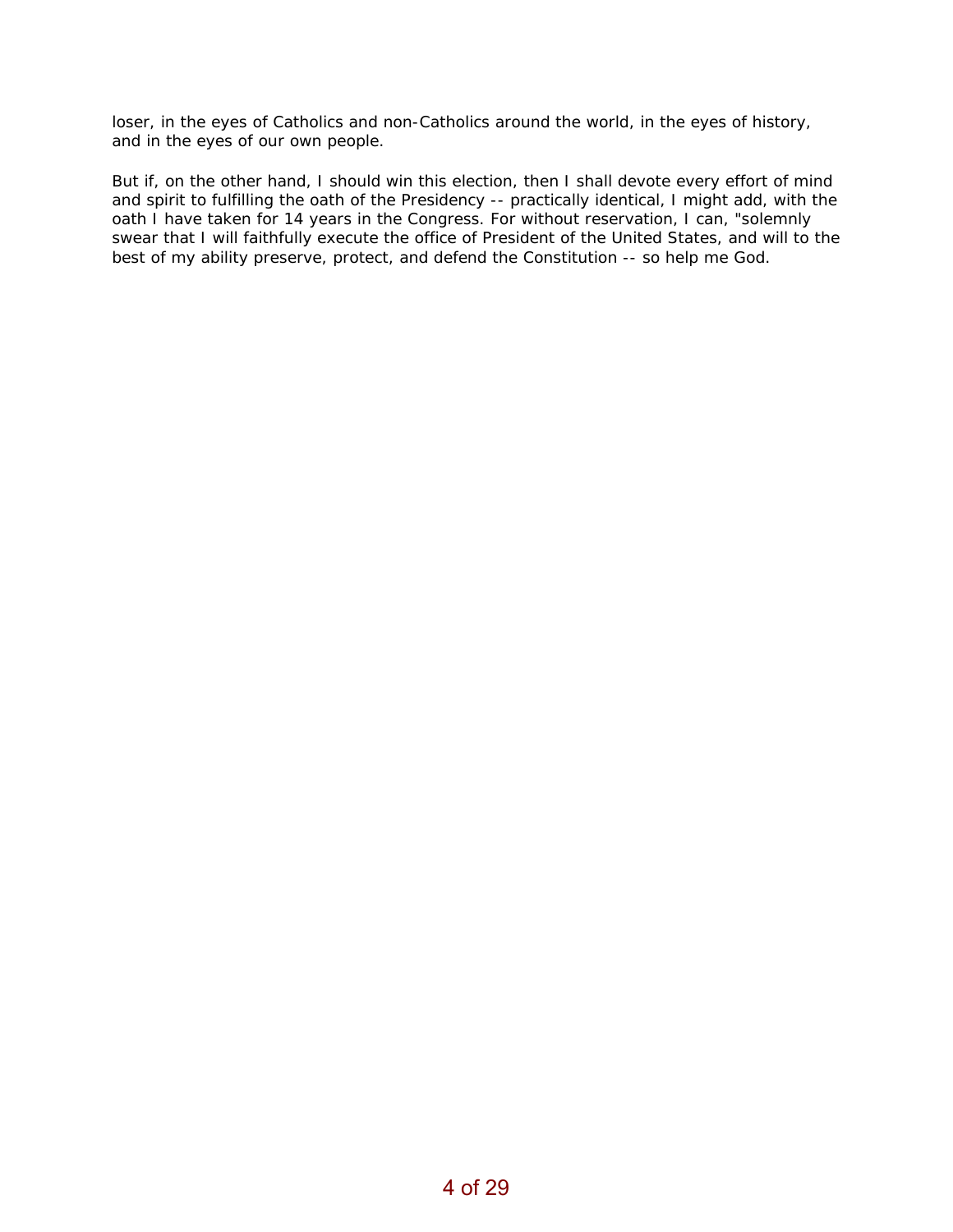### **Religious Belief and Public Morality Mario M. Cuomo October 25, 1984**

*This is the text of the speech by Governor Cuomo to the Department of Theology at the University of Notre Dame, September 13, 1984. Although some excerpts were published in the press, they were heavily cut. Here only the opening remarks have been omitted*.

I speak here as a politician. And also as a Catholic, a lay person baptized and raised in the pre– Vatican II Church, educated in Catholic schools, attached to the Church first by birth, then by choice, now by love. An old-fashioned Catholic who sins, regrets, struggles, worries, gets confused, and most of the time feels better after confession. The Catholic Church is my spiritual home. My heart is there, and my hope.

There is, of course, more to being a Catholic than having a sense of spiritual and emotional resonance. Catholicism is a religion of the head as well as the heart, and to be a Catholic is to say "I believe" to the essential core of dogmas that distinguishes our faith. The acceptance of this faith requires a lifelong struggle to understand it more fully and to live it more truly, to translate truth into experience, to practice as well as to believe. That's not easy: applying religious belief to everyday life often presents difficult challenges.

It's always been that way. It certainly is today. The America of the late twentieth century is a consumer society, filled with endless distractions, where faith is more often dismissed than challenged, where the ethnic and other loyalties that once fastened us to our religion seem to be weakening.

In addition to all the weaknesses, dilemmas, and temptations that impede every pilgrim's progress, the Catholic who holds political office in a pluralistic democracy—who is elected to serve Jews and Moslems, atheists and Protestants, as well as Catholics—bears special responsibility. He or she undertakes to help create conditions under which *all* can live with a maximum of dignity and with a reasonable degree of freedom; where everyone who chooses may hold beliefs different from specifically Catholic ones—sometimes contradictory to them; where the laws protect people's right to divorce, to use birth control, and even to choose abortion.

In fact, Catholic public officials take an oath to preserve the Constitution that guarantees this freedom. And they do so gladly. Not because they love what others do with their freedom, but because they realize that in guaranteeing freedom for all, they guarantee *our* right to be Catholics; *our* right to pray, to use the sacraments, to refuse birth control devices, to reject abortion, not to divorce and remarry if we believe to be wrong.

The Catholic public official lives the political truth most Catholics, throughout most of American history, have accepted and insisted on: the truth that to assure our freedom we must allow others the same freedom, even if occasionally it produces conduct by them that we would hold to be sinful.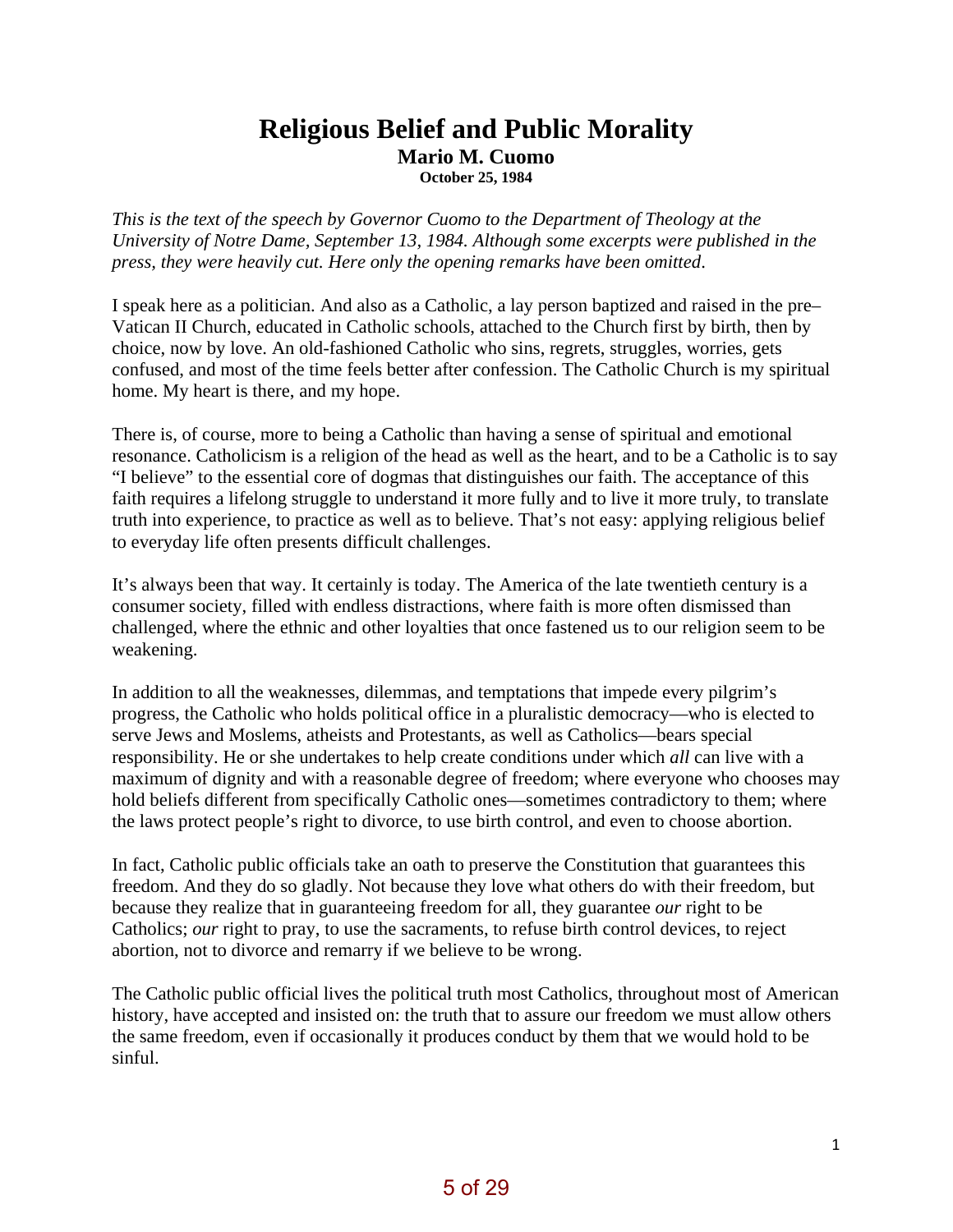I protect my right to be a Catholic by preserving your right to believe as a Jew, a Protestant, or nonbeliever, or as anything else you choose. We know that the price of seeking to force our beliefs on others is that they might someday force theirs on us. This freedom is the fundamental strength of our unique experiment in government. In the complex interplay of forces and considerations that go into the making of our laws and policies, its preservation must be a pervasive and dominant concern.

But insistence on freedom is easier to accept as a general proposition than in its applications to specific situations. There are other valid general principles firmly embedded in our Constitution, which, operating at the same time, create interesting and occasionally troubling problems. Thus the same amendment of the Constitution that forbids the establishment of a state church affirms my legal right to argue that my religious belief would serve well as an article of our universal public morality. I may use the prescribed processes of government—the legislative and executive and judicial processes—to convince my fellow citizens—Jews and Protestants and Buddhists and nonbelievers—that what I propose is as beneficial for them as I believe it is for me; that it is not just parochial or narrowly sectarian but fulfills a human desire for order, peace, justice, kindness, love, any of the values most of us agree are desirable even apart from their specific religious base or context.

I am free to argue for a governmental policy for a nuclear freeze not just to avoid sin but because I think my democracy should regard it as a desirable goal. I can, if I wish, argue that the state should not fund the use of contraceptive devices not because the pope demands it but because I think that the whole community—for the good of the whole community—should not sever sex from an openness to the creation of life.

And surely I can, if so inclined, demand some kind of law against abortion not because my bishops say it is wrong but because I think that the whole community, regardless of its religious beliefs, should agree on the importance of protecting life—including life in the womb, which is at the very least potentially human and should not be extinguished casually.

No law prevents us from advocating any of these things: I am free to do so. So are the bishops. And so is Reverend Falwell. In fact, the Constitution guarantees my right to try. And theirs. And his.

But should I? Is it helpful? Is it essential to human dignity? Does it promote harmony and understanding? Or does it divide us so fundamentally that it threatens our ability to function as a pluralistic community? When should I argue to make my religious value your morality? My rule of conduct your limitation? What are the rules and policies that should influence the exercise of this right to argue and promote?

I believe I have a salvific mission as a Catholic. Does that mean I am in conscience required to do everything I can as governor to translate *all* my religious values into the laws and regulations of the state of New York or the United States? Or be branded a hypocrite if I don't?

As a Catholic, I respect the teaching authority of the bishops. But must I agree with everything in the bishops' pastoral letter on peace and fight to include it in party platforms? And will I have to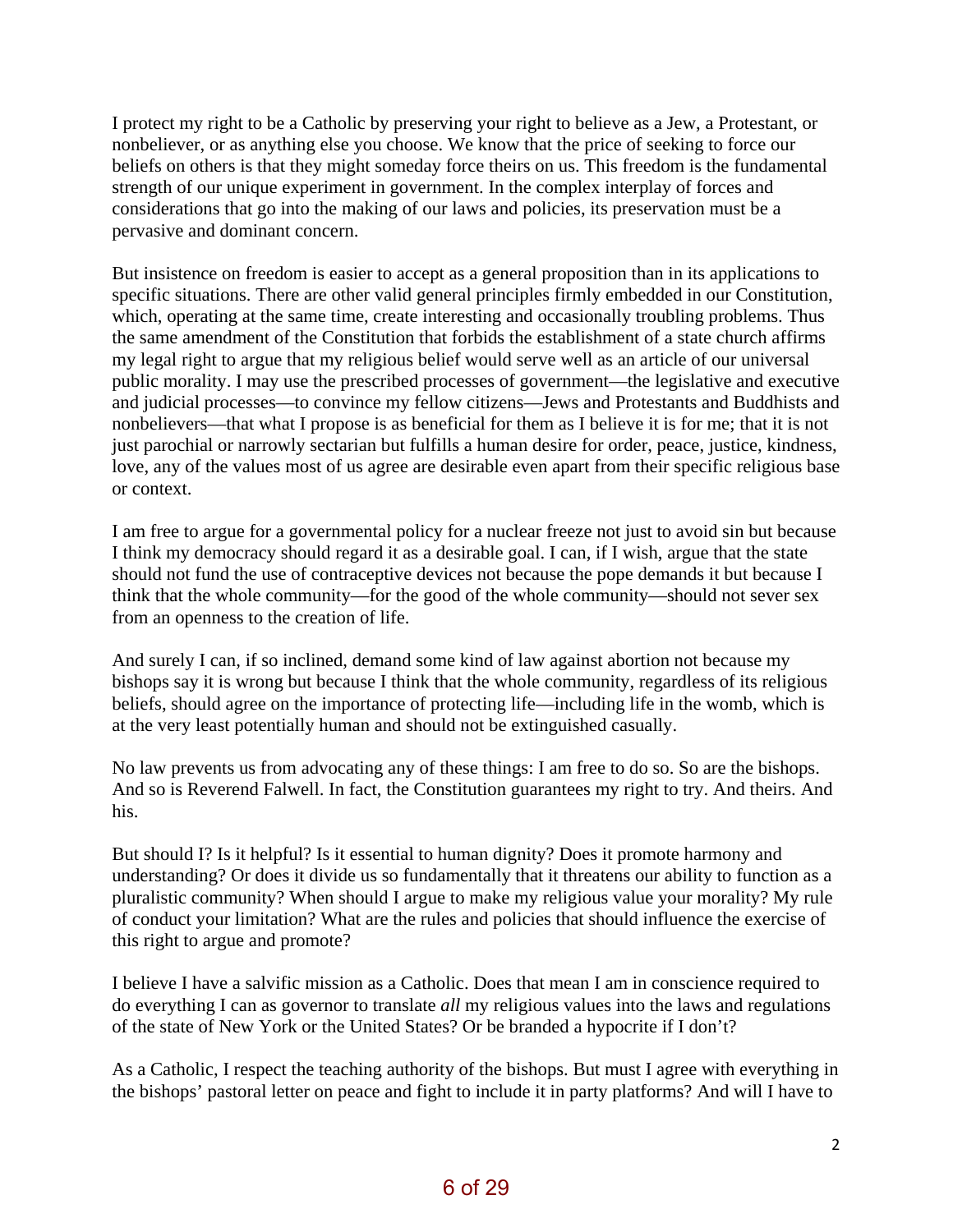do the same for the forthcoming pastoral on economies even if I am an unrepentant supply-sider? Must I, having heard the pope renew the Church's ban on birth control devices, veto the funding of contraceptive programs for non-Catholics or dissenting Catholics in my state?

I accept the Church's teaching on abortion. Must I insist you do? By law? By denying you Medicaid funding? By a constitutional amendment? If so, which one? Would that be the best way to avoid abortions or to prevent them? These are only some of the questions for Catholics. People with other religious beliefs face similar problems.

Let me try some answers. Almost all Americans accept some religious values as a part of our public life. We are a religious people, many of us descended from ancestors who came here expressly to live their religious faith free from coercion or repression. But we are also a people of many religions, with no established church, who hold different beliefs on many matters.

Our public morality, then—the moral standards we maintain for everyone, not just the ones we insist on in our private lives—depends on a consensus view of right and wrong. The values derived from religious belief will not—and should not—be accepted as part of the public morality unless they are shared by the pluralistic community at large, by consensus.

That values happen to be religious values does not deny them acceptability as a part of this consensus. But it does not require their acceptability, either. The agnostics who joined the civil rights struggle were not deterred because that crusade's values had been nurtured and sustained in black Christian churches. Those on the political left are not perturbed today by the religious basis of the clergy and lay people who join them in the protest against the arms race and hunger and exploitation.

The arguments start when religious values are used to support positions which would impose on other people restrictions they find unacceptable. Some people *do* object to Catholic demands for an end to abortion, seeing it as a violation of the separation of Church and State. And some others, while they have no compunction about invoking the authority of the Catholic bishops in regard to birth control and abortion, might reject out of hand their teaching on war and peace and social policy.

Ultimately, therefore, the question "whether or not we admit religious values into our public affairs" is too broad to yield a single answer. "Yes," we create our public morality through consensus and in this country that consensus reflects to some extent religious values of a great majority of Americans. But "no," all religiously based values don't have an a priori place in our public morality.

The community must decide if what is being proposed would be better left to private discretion than public policy; whether it restricts freedoms, and if so to what end, to whose benefit; whether it will produce a good or bad result; whether overall it will help the community or merely divide it. The right answers to these questions can be elusive. Some of the wrong answers, on the other hand, are quite clear. For example, there are those who say there is a simple answer to *all* these questions; they say that by history and practice of our people we were intended to be—and should be—a Christian country in law.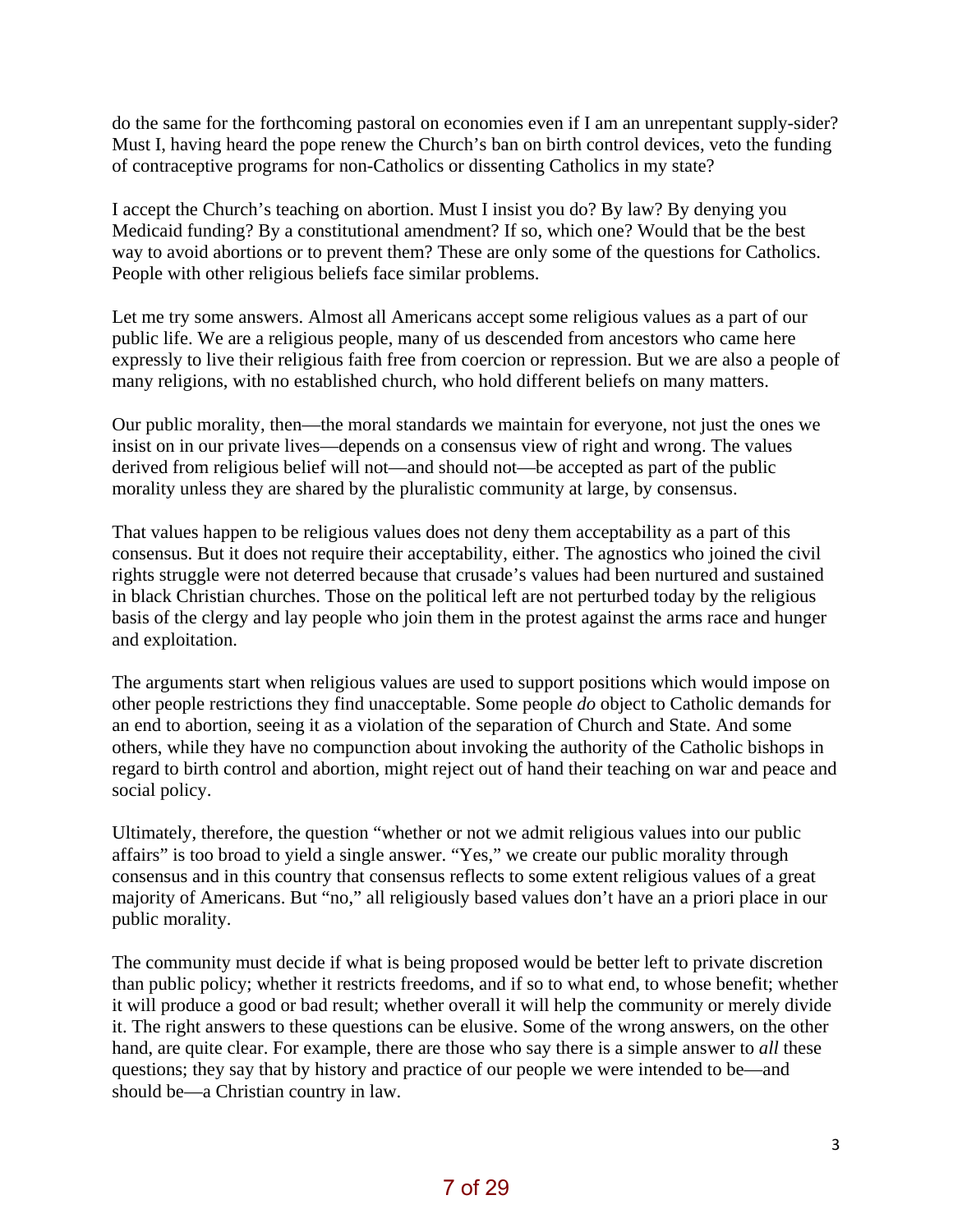But where would that leave the non-believers? And whose Christianity would be law, yours or mine?

The "Christian nation" argument should concern—even frighten—two groups: non-Christians and thinking Christians. I believe it does. I think it's already apparent that a good part of this nation understands—if only instinctively—that anything which seems to suggest that God favors a political party or the establishment of a state church, is wrong and dangerous.

Way down deep the American people are afraid of an entangling relationship between formal religions—or whole bodies of religious belief—and government. Apart from constitutional law and religious doctrine, there is a sense that tells us it's wrong to presume to speak for God or to claim God's sanction of our particular legislation and His rejection of all other positions. Most of us are offended when we see religion being trivialized by its appearance in political throwaway pamphlets.

The American people need no course in philosophy or political science or church history to know that God should not be made into a celestial party chairman. To most of us, the manipulative invoking of religion to advance a politician or a party is frightening and divisive. The American people will tolerate religious leaders taking positions for or against candidates, although I think the Catholic bishops are right in avoiding that position. But the American people are leery about large religious organizations, powerful churches or synagogue groups, engaging in such activities—again, not as a matter of law or doctrine, but because our innate wisdom and democratic instinct teaches us that these things are dangerous.

Today there are a number of issues involving life and death that raise questions of public morality. They are also questions of concern to most religions. Pick up a newspaper and you are almost certain to find a bitter controversy over any one of them: Baby Jane Doe, the right to die, artificial insemination, embryos in vitro, abortion, birth control…not to mention nuclear war and the shadow it throws across all existence. Some of these issues touch the most intimate recesses of our lives, our roles as someone's mother or child or husband; some affect women in a unique way. But they are also public questions, for all of us.

Put aside what God expects—assume if you like that there is no God—then the greatest thing still left to us is life. Even a radically secular world must struggle with the questions of when life begins, under what circumstances it can be ended, when it must be protected, by what authority; it too must decide what protection to extend to the helpless and the dying, to the aged and the unborn, to life in all its phases.

As a Catholic, I have accepted certain answers as the right ones for myself and my family, and because I have, they have influenced me in special ways, as Matilda's husband, as a father of five children, as a son who stood next to his own father's deathbed trying to decide if the tubes and needles no longer served a purpose. As a governor, however, I am involved in defining policies that determine *other* people's rights in these same areas of life and death. Abortion is one of these issues, and while it is one issue among many, it is one of the most controversial and affects me in a special way as a Catholic public official. So let me spend some time considering it.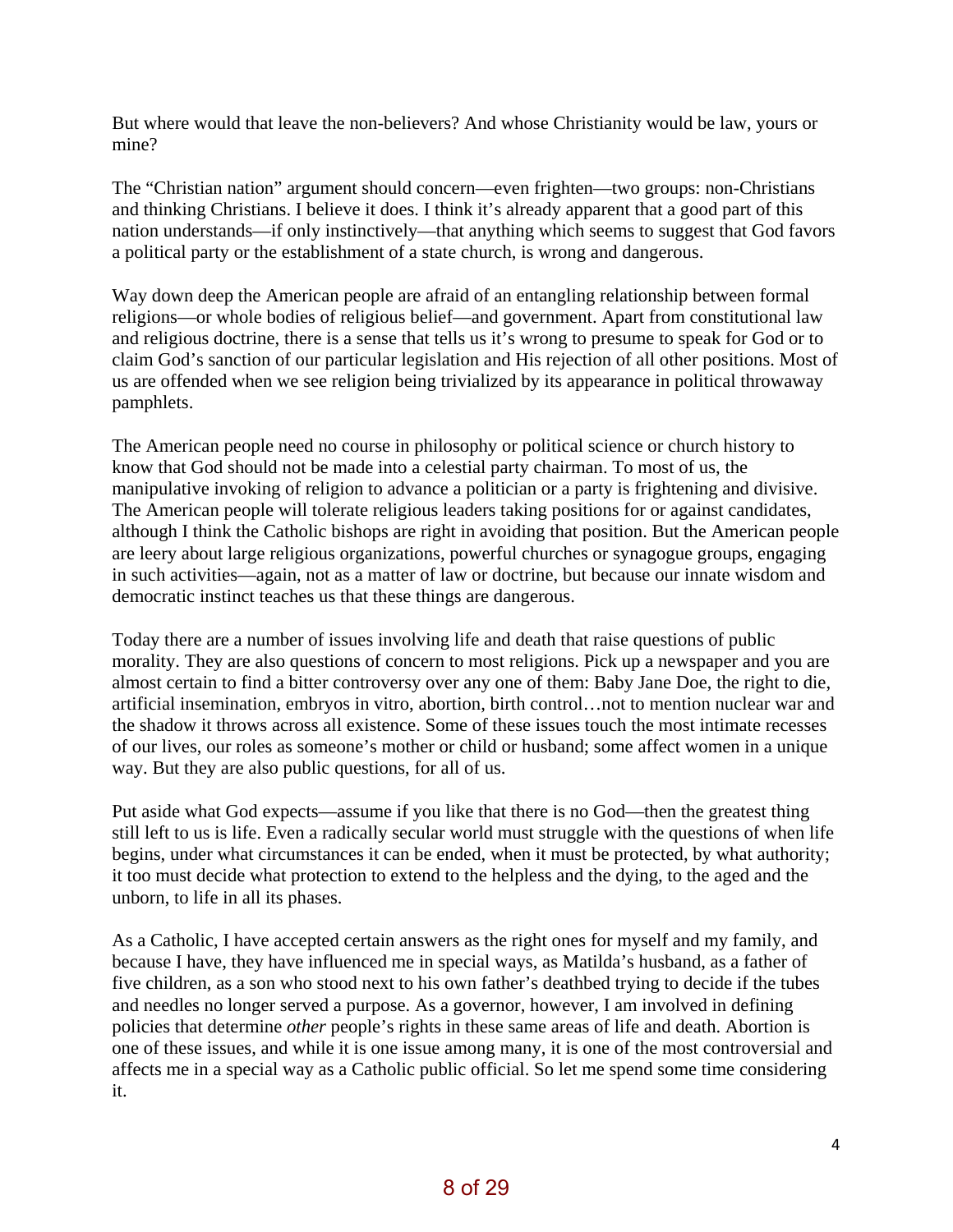I should start, I believe, by noting that the Catholic Church's actions with respect to the interplay of religious values and public policy make clear that there is no inflexible moral principle that determines what our *political* conduct should be. For example, on divorce and birth control, without changing its moral teaching, the Church abides the civil law as it now stands, thereby accepting—without making much of a point of it—that in our pluralistic society we are not required to insist that *all* our religious values be the law of the land.

Abortion is treated differently. Of course there are differences both in degree and quality between abortion and some of the other religious positions the Church takes: abortion is a "matter of life and death," and degree counts. But the differences in approach reveal a truth, I think, that is not well enough perceived by Catholics and therefore still further complicates the process for us. That is, while we always owe our bishops' words respectful attention and careful consideration, the question whether to engage the political system in a struggle to have it adopt certain articles of our belief as part of public morality is not a matter of doctrine: it is a matter of prudential political judgment.

Recently, Michael Novak put it succinctly: "Religious judgment and political judgment are both needed," he wrote. "But they are not identical." My Church and my conscience require me to believe certain things about divorce, birth control, and abortion. My Church does not order me under pain of sin or expulsion—to pursue my salvific mission according to a precisely defined political plan.

As a Catholic I accept the Church's teaching authority. While in the past some Catholic theologians may appear to have disagreed on the morality of some abortions (it wasn't, I think, until 1869 that excommunication was attached to all abortions without distinction), and while some theologians still do, I accept the bishops' position that abortion is to be avoided.

As Catholics, my wife and I were enjoined never to use abortion to destroy the life we created, and we never have. We thought Church doctrine was clear on this, and—more than that—both of us felt it in full agreement with what our hearts and our consciences told us. For me life or fetal life in the womb should be protected, even if five of nine justices of the Supreme Court and my neighbor disagree with me. A fetus is different from an appendix or a set of tonsils. At the very least, even if the argument is made by some scientists or some theologians that in the early stages of fetal development we can't discern human life, the full potential of human life is indisputably there. That—to my less subtle mind—by itself should demand respect, caution, indeed…reverence. But not everyone in our society agrees with Matilda and me.

And those who don't—those who endorse legalized abortions—aren't a ruthless, callous alliance of anti-Christians determined to overthrow our moral standards. In many cases, the proponents of legal abortion are the very people who have worked with Catholics to realize the goals of social justice set out in papal encyclicals: the American Lutheran Church, the Central Conference of American Rabbis, the Presbyterian Church in the United States, B'nai B'rith Women, the Women of the Episcopal Church. These are just a few of the religious organizations that don't share the Church's position on abortion.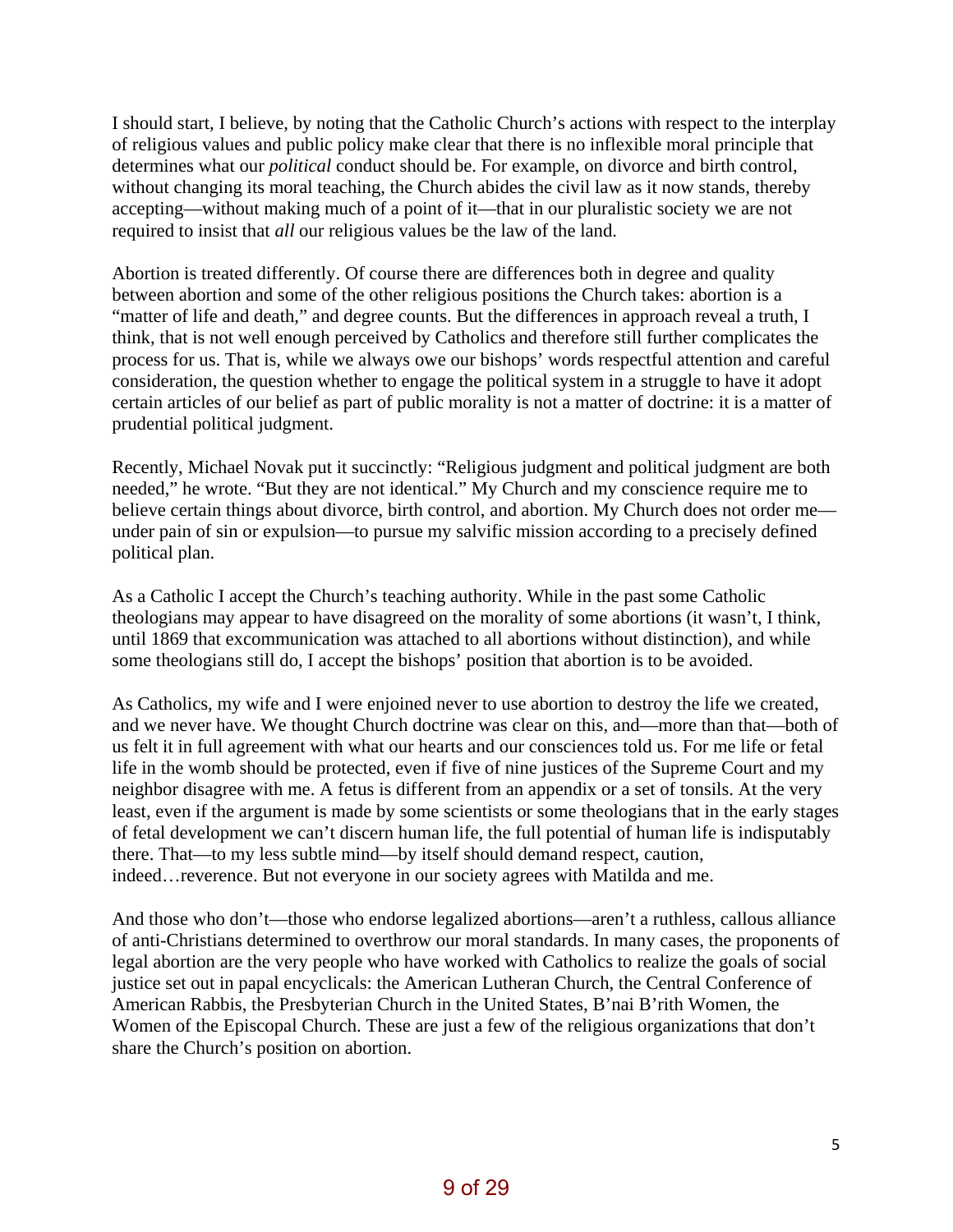Certainly, we should not be forced to mold Catholic morality to conform to disagreement by non-Catholics however sincere or severe their disagreement. Our bishops should be teachers, not pollsters. They should not change what we Catholics believe in order to ease our consciences or please our friends or protect the Church from criticism. But if the breadth, intensity, and sincerity of opposition to Church teaching shouldn't be allowed to shape our Catholic morality, it can't help but determine our ability—our realistic, political ability—to translate our Catholic morality into civil law, a law not for the believers who don't need it but for the disbelievers who reject it. And it is here, in our attempt to find a political answer to abortion—an answer beyond our private observance of Catholic morality—that we encounter controversy within and without the Church over how and in what degree to press the case that our morality should be everybody else's, and to what effect.

I repeat, there is no Church teaching that mandates the best political course for making our belief everyone's rule, for spreading this part of our Catholicism. There is neither an encyclical nor a catechism that spells out a political strategy for achieving legislative goals. And so the Catholic trying to make moral and prudent judgments in the political realm must discern which, if any, of the actions one could take would be best.

This latitude of judgment is not something new in the Church, not a development that has arisen only with the abortion issue. Take, for example, the question of slavery. It has been argued that the failure to endorse a legal ban on abortions is equivalent to refusing to support the cause of abolition before the Civil War. This analogy has been advanced by the bishops of my own state.

But the truth of the matter is, few if any Catholic bishops spoke for abolition in the years before the Civil War. It wasn't, I believe, that the bishops endorsed the idea of some humans owning and exploiting other humans; Pope Gregory XVI, in 1840, had condemned the slave trade. Instead it was a practical political judgment that the bishops made. They weren't hypocrites; they were realists. At the time, Catholics were a small minority, mostly immigrants, despised by much of the population, often vilified and the object of sporadic violence. In the face of a public controversy that aroused tremendous passions and threatened to break the country apart, the bishops made a pragmatic decision. They believed their opinion would not change people's minds. Morever they knew that there were southern Catholics, even some priests, who owned slaves. They concluded that under the circumstances arguing for a constitutional amendment against slavery would do more harm than good, so they were silent. As they have been, generally, in recent years, on the question of birth control. And as the Church has been on even more controversial issues in the past, even ones that dealt with life and death.

What is relevant to this discussion is that the bishops were making judgments about translating Catholic teachings into public policy, not about the moral validity of the teachings. In so doing they grappled with the unique political complexities of their time. The decision they made to remain silent on a constitutional amendment to abolish slavery or on the repeal of the Fugitive Slave Law wasn't a mark of their moral indifference: it was a measured attempt to balance moral truths against political realities. Their decision reflected their sense of complexity, not their diffidence. As history reveals, Lincoln behaved with similar discretion.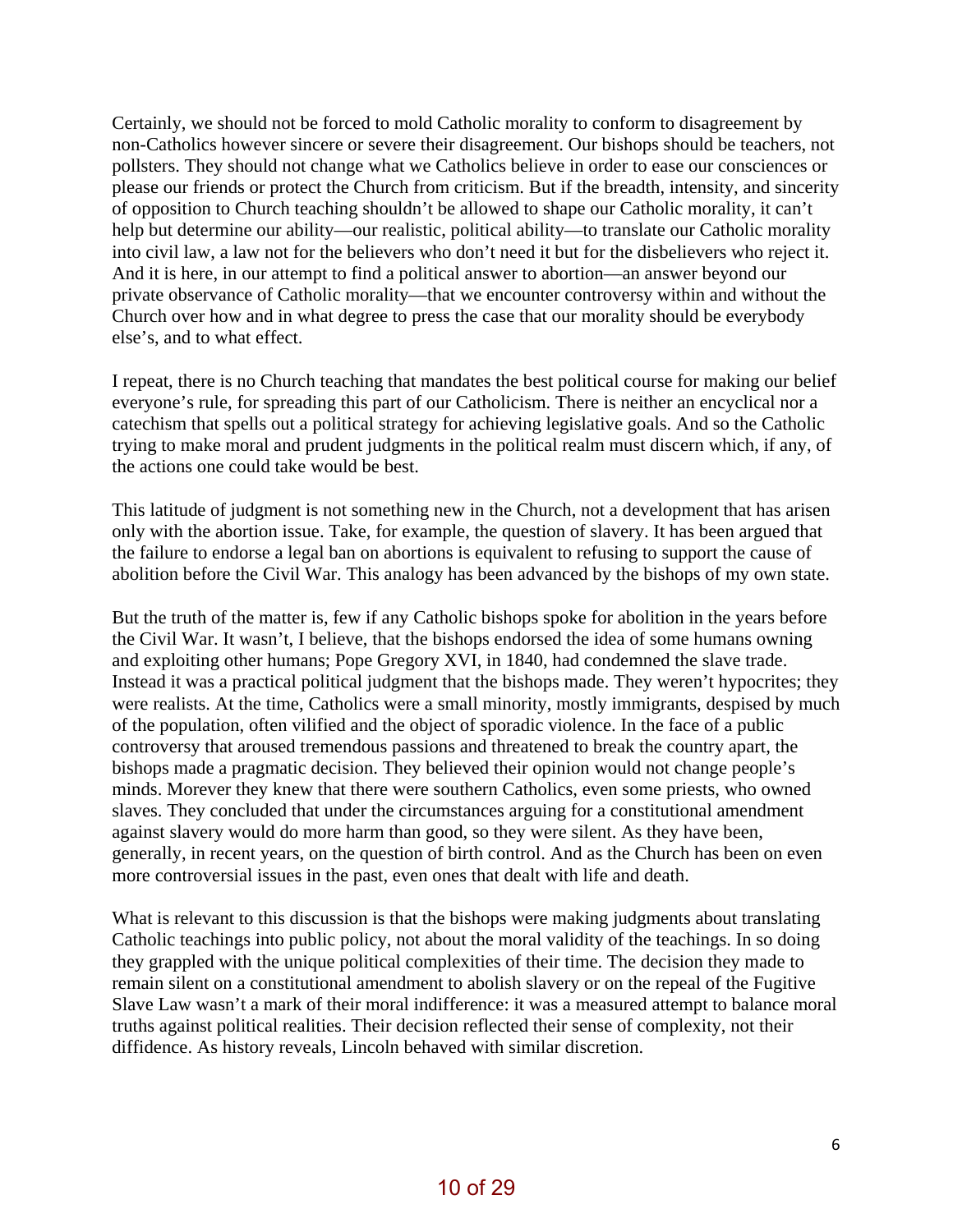The parallel I want to draw here is not between or among what we Catholics believe to be moral wrongs. It is in the Catholic response to those wrongs. Church teaching on slavery and abortion is clear. But in the application of those teachings—the exact way we translate them into action, the specific laws we propose, the exact legal sanctions we seek—there was and is no one, clear, absolute route that the Church says, as a matter of doctrine, we must follow.

The bishops' pastoral letter, "The Challenge of Peace," speaks directly to this point. "We recognize," the bishops wrote,

that the Church's teaching authority does not carry the same force when it deals with technical solutions involving particular means as it does when it speaks of principles or ends. People may agree in abhorring an injustice, for instance, yet sincerely disagree as to what practical approach will achieve justice. Religious groups are entitled as others to their opinion in such cases, but they should not claim that their opinions are the only ones that people of good will may hold.

With regard to abortion, the American bishops have had to weigh Catholic moral teaching against the fact of a pluralistic country where our view is in the minority, acknowledging that what is ideally desirable isn't always feasible, that there can be different political approaches to abortion besides unyielding adherence to an absolute prohibition. This is in the American-Catholic tradition of political realism. In supporting or opposing specific legislation the Church in this country has never retreated into a moral fundamentalism that will settle for nothing less than total acceptance of its views.

Indeed, the bishops have already confronted the fact that an absolute ban on abortion doesn't have the support necessary to be placed in our Constitution. In 1981, they put aside earlier efforts to describe a law they could accept and get passed, and supported the Hatch amendment instead. $\ddot{\cdot}$ Some Catholics felt the bishops had gone too far with that action, some not far enough. Such judgments were not a rejection of the bishops' teaching authority: the bishops even disagreed among themselves. Catholics are allowed to disagree on these technical political questions without having to confess.

Respectfully, and after careful consideration of the position and arguments of the bishops, I have concluded that the approach of a constitutional amendment is not the best way for us to seek to deal with abortion.

I believe that legally interdicting abortion by either the federal government or the individual states is not a plausible possibility and even if it could be obtained, it wouldn't work. Given present attitudes, it would be "Prohibition" revisited, legislating what couldn't be enforced and in the process creating a disrespect for law in general. And as much as I admire the bishops' hope that a constitutional amendment against abortion would be the basis for a full, new bill of rights for mothers and children, I disagree that this would be the result.

I believe that, more likely, a constitutional prohibition would allow people to ignore the causes of many abortions instead of addressing them, much the way the death penalty is used to escape dealing more fundamentally and more rationally with the problem of violent crime.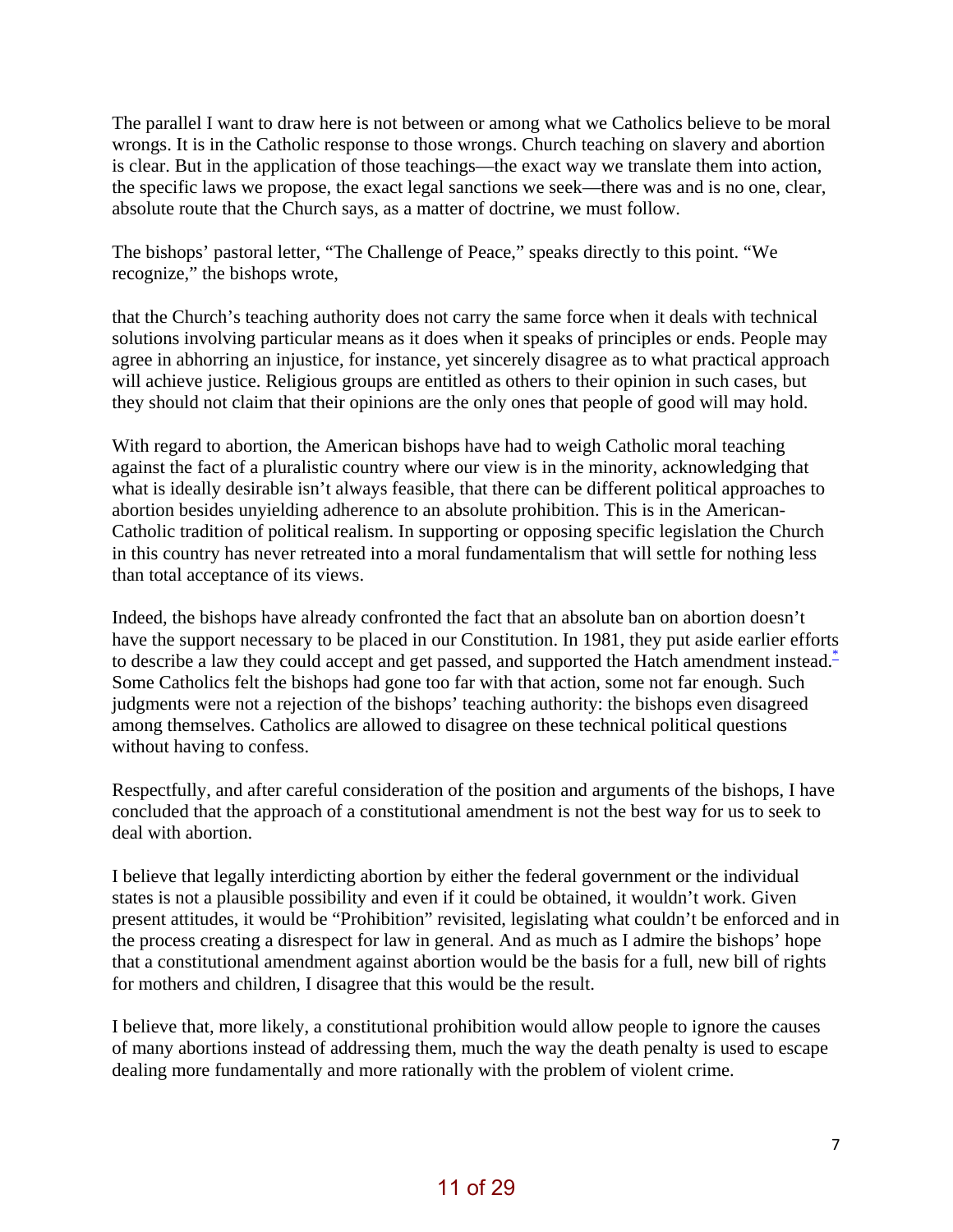Other legal options that have been proposed are, in my view, equally ineffective. The Hatch amendment, by returning the question of abortion to the states, would have given us a checkerboard of permissive and restrictive jurisdictions. In some cases people might have been forced to go elsewhere to have abortions and that might have eased a few consciences but it wouldn't have done what the Church wants to do—it wouldn't have created a deep-seated respect for life. Abortions would have gone on, millions of them.

Nor would a denial of Medicaid funding for abortion achieve our objectives. Given *Roe v. Wade*, it would be nothing more than an attempt to do indirectly what the law says cannot be done directly; worse, it would do it in a way that would burden only the already disadvantaged. Removing funding from the Medicaid program would not prevent the rich and middle classes from having abortions. It would not even assure that the disadvantaged wouldn't have them; it would only impose financial burdens on poor women who want abortions.

Apart from that unevenness, there is a more basic question. Medicaid is designed to deal with health and medical needs. But the arguments for the cutoff of Medicaid abortion funds are not related to those needs. They are moral arguments. If we assume health and medical needs exist, our personal view of morality ought not to be considered a relevant basis for discrimination.

We must keep in mind always that we are a nation of laws—when we like those laws, and when we don't. The Supreme Court has established a woman's constitutional right to abortion. The Congress has decided the federal government should not provide federal funding in the Medicaid program for abortion. That, of course, does not bind states in the allocation of their own state funds. Under the law, individual states need not follow the federal lead, and in New York I believe we *cannot* follow that lead. The equal protection clause in New York's constitution has been interpreted by the courts as a standard of fairness that would preclude us from denying only the poor—indirectly, by a cutoff of funds—the practical use of the constitutional right given by *Roe* v. *Wade*.

In the end, even if after a long and divisive struggle we were able to remove all Medicaid funding for abortion and restore the law to what it was—if we could put most abortions out of our sight, return them to the back rooms where they were performed for so long—I don't believe our responsibility as Catholics would be any closer to being fulfilled than it is now, with abortion guaranteed by the law as a woman's right.

The hard truth is that abortion isn't a failure of government. No agency or department of government forces women to have abortions, but abortion goes on. Catholics, the statistics show, support the right to abortion in equal proportion to the rest of the population. Despite the teaching in our homes and schools and pulpits, despite the sermons and pleadings of parents and priests and prelates, despite all the effort at defining our opposition to the sin of abortion, collectively we Catholics apparently believe—and perhaps act—little differently from those who don't share our commitment.

Are we asking government to make criminal what we believe to be sinful because we ourselves can't stop committing the sin? The failure here is not Caesar's. This failure is our failure, the failure of the entire people of God.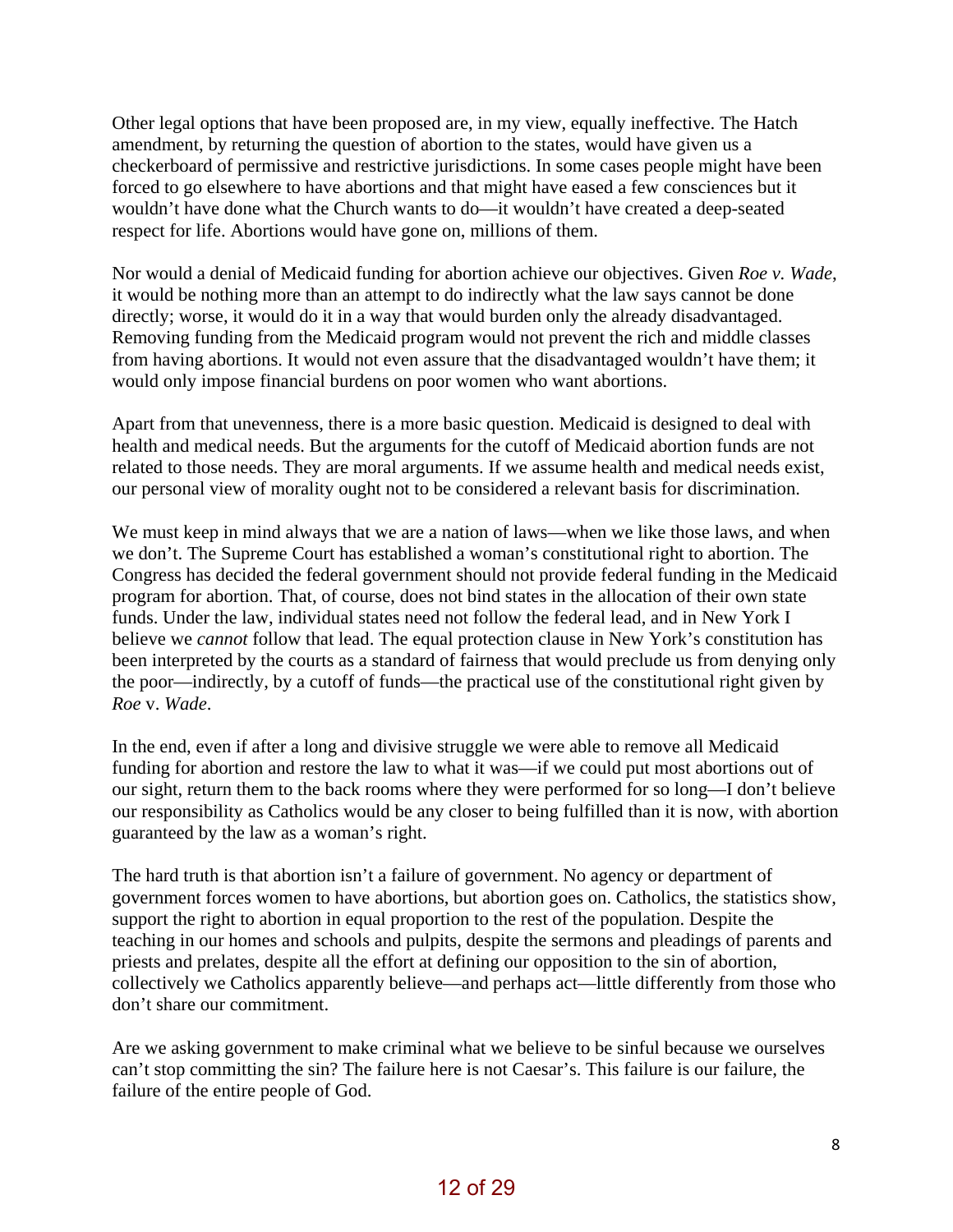Nobody has expressed this better than a bishop in my own state, Joseph Sullivan, a man who works with the poor in New York City, is resolutely opposed to abortion, and argues, with his fellow bishops, for a change of law. "The major problem the Church has is internal," the bishop said last month in reference to abortion. "How do we teach? As much as I think we're responsible for advocating public policy issues, our primary responsibility is to teach our own people. We haven't done that. We're asking politicians to do what we haven't done effectively ourselves."

I agree with the bishop. I think our moral and social mission as Catholics must begin with the wisdom contained in the words "Physician, heal thyself." Unless we Catholics educate ourselves better to the values that define—and can ennoble—our lives, following those teachings better than we do now, unless we set an example that is clear and compelling, then we will never convince this society to change the civil laws to protect what we preach is precious human life.

Better than any law or rule or threat of punishment would be the moving strength of our own good example, demonstrating our lack of hypocrisy, proving the beauty and worth of our instruction. We must work to find ways to avoid abortions without otherwise violating our faith. We should provide funds and opportunities for young women to bring their child to term, knowing both of them will be taken care of if that is necessary; we should teach our young men better than we do now their responsibilities in creating and caring for human life.

It is this duty of the Church to teach through its practice of love what Pope John Paul II has proclaimed so magnificently to all peoples. "The Church," he wrote in *Redemptor Hominis* (1979),

which has no weapons at her disposal apart from those of the spirit, of the word and of love, cannot renounce her proclamation of "the word…in season and out of season." For this reason she does not cease to implore…everybody in the name of God and in the name of man: Do not kill! Do not prepare destruction and extermination for each other! Think of your brothers and sisters who are suffering hunger and misery! Respect each one's dignity and freedom!

The weapons of the word and of love are already available to us: we need no statute to provide them. I am not implying that we should stand by and pretend indifference to whether a woman takes a pregnancy to its conclusion or aborts it. I believe we should in all cases try to teach a respect for life. And I believe with regard to abortion that, despite *Roe* v. *Wade*, we can, in practical ways. Here, in fact, it seems to me that all of us can agree.

Without lessening their insistence on a woman's right to an abortion, the people who call themselves "pro-choice" can support the development of government programs that present an impoverished mother with the full range of support she needs to bear and raise her children, to have a real choice. Without dropping their campaign to ban abortion, those who gather under the banner of "pro-life" can join in developing and enacting a legislative bill of rights for mothers and children, as the bishops have already proposed.

While we argue over abortion, the United States' infant mortality rate places us sixteenth among the nations of the world. Thousands of infants die each year because of inadequate medical care.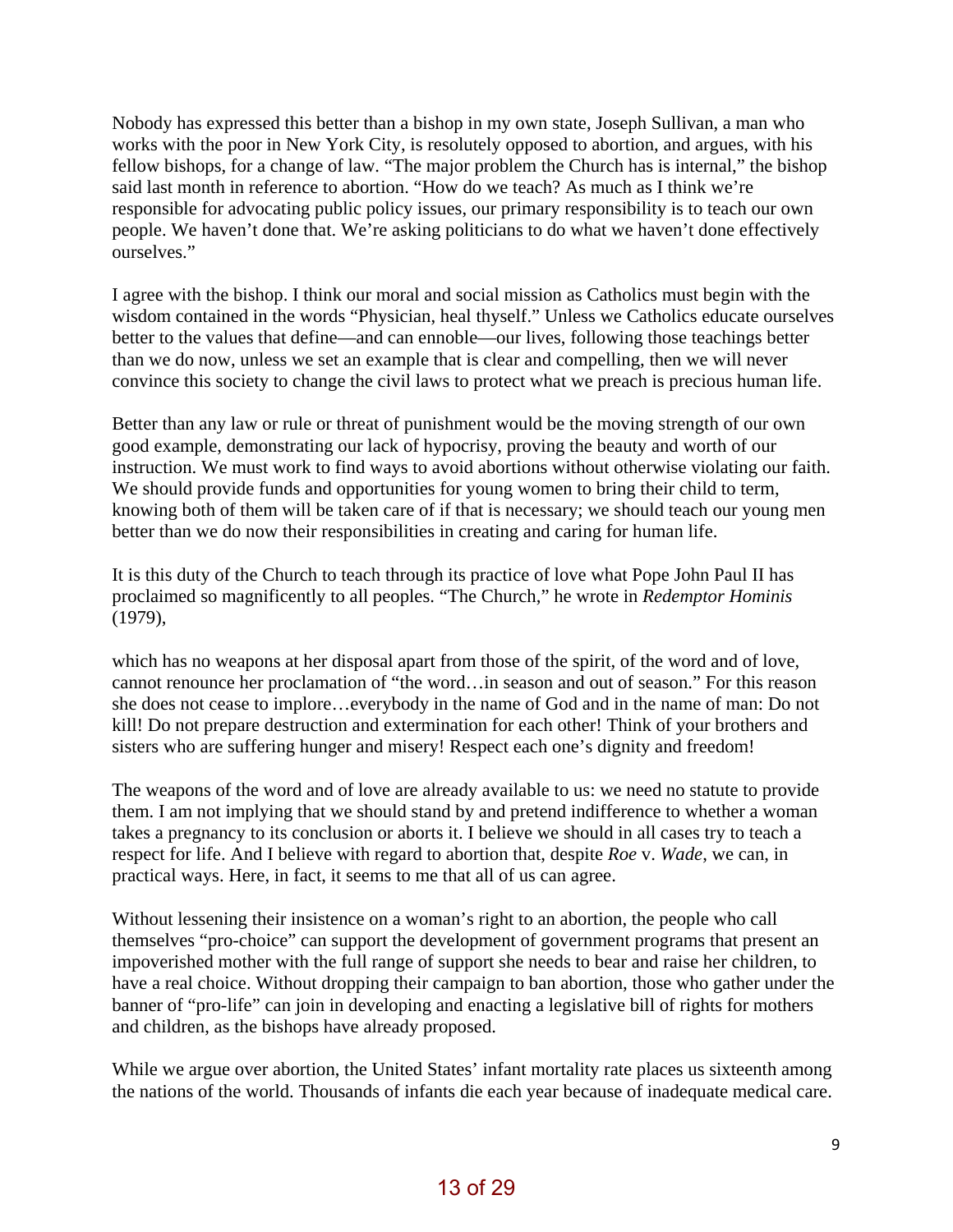Some are born with birth defects that, with proper treatment, could be prevented. Some are stunted in their physical and mental growth because of improper nutrition. If we want to prove our regard for life in the womb, for the helpless infant—if we care about women having real choices in their lives and not being driven to abortions by a sense of helplessness and despair about the future of their child—then there is work enough for all of us. Lifetimes of it.

In New York, we have put in place a number of programs to begin this work, assisting women in giving birth to healthy babies. This year we doubled Medicaid funding to private-care physicians for prenatal and delivery services. The state already spends \$20 million a year for prenatal care in out-patient clinics and for in-patient hospital care. One program in particular we believe holds a great deal of promise. It's called "new avenues to dignity," and it seeks to provide a teen-age mother with the special service she needs to continue with her education, to train for a job, to become capable of standing on her own, to provide for herself and the child she is bringing into the world.

My dissent, then, from the contention that we can have effective and enforceable legal prohibitions on abortion is by no means an argument for religious quietism, for accepting the world's wrongs because that is our fate as "the poor banished children of Eve."

Let me make another point. Abortion has a unique significance but not a preemptive significance. Apart from the question of the efficacy of using legal weapons to make people stop having abortions, we know our Christian responsibility doesn't end with any one law or amendment. That it doesn't end with abortion. Because it involves life and death, abortion will always be a central concern of Catholics. But so will nuclear weapons. And hunger and homelessness and joblessness, all the forces diminishing human life and threatening to destroy it. The "seamless garment" that Cardinal Bernardin has spoken of is a challenge to all Catholics in public office, conservatives as well as liberals.

We cannot justify our aspiration to goodness simply on the basis of the vigor of our demand for an elusive and questionable civil law declaring what we already know, that abortion is wrong. Approval or rejection of legal restrictions on abortion should not be the exclusive litmus test of Catholic loyalty. We should understand that whether abortion is out-lawed or not, our work has barely begun: the work of creating a society where the right to life doesn't end at the moment of birth; where an infant isn't helped into a world that doesn't care if it's fed properly, housed decently, educated adequately; where the blind or retarded child isn't condemned to exist rather than empowered to live.

The bishops stated this duty clearly in 1974, in their statement to the Senate subcommittee considering a proposed amendment to restrict abortions. They maintained such an amendment could not be seen as an end in itself. "We do not see a constitutional amendment as the final product of our commitment or of our legislative activity," they said.

It is instead the constitutional base on which to provide support and assistance to pregnant women and their unborn children. This would include nutritional, prenatal, child-birth and postnatal care for the mother, and also nutritional and pediatric care for the child through the first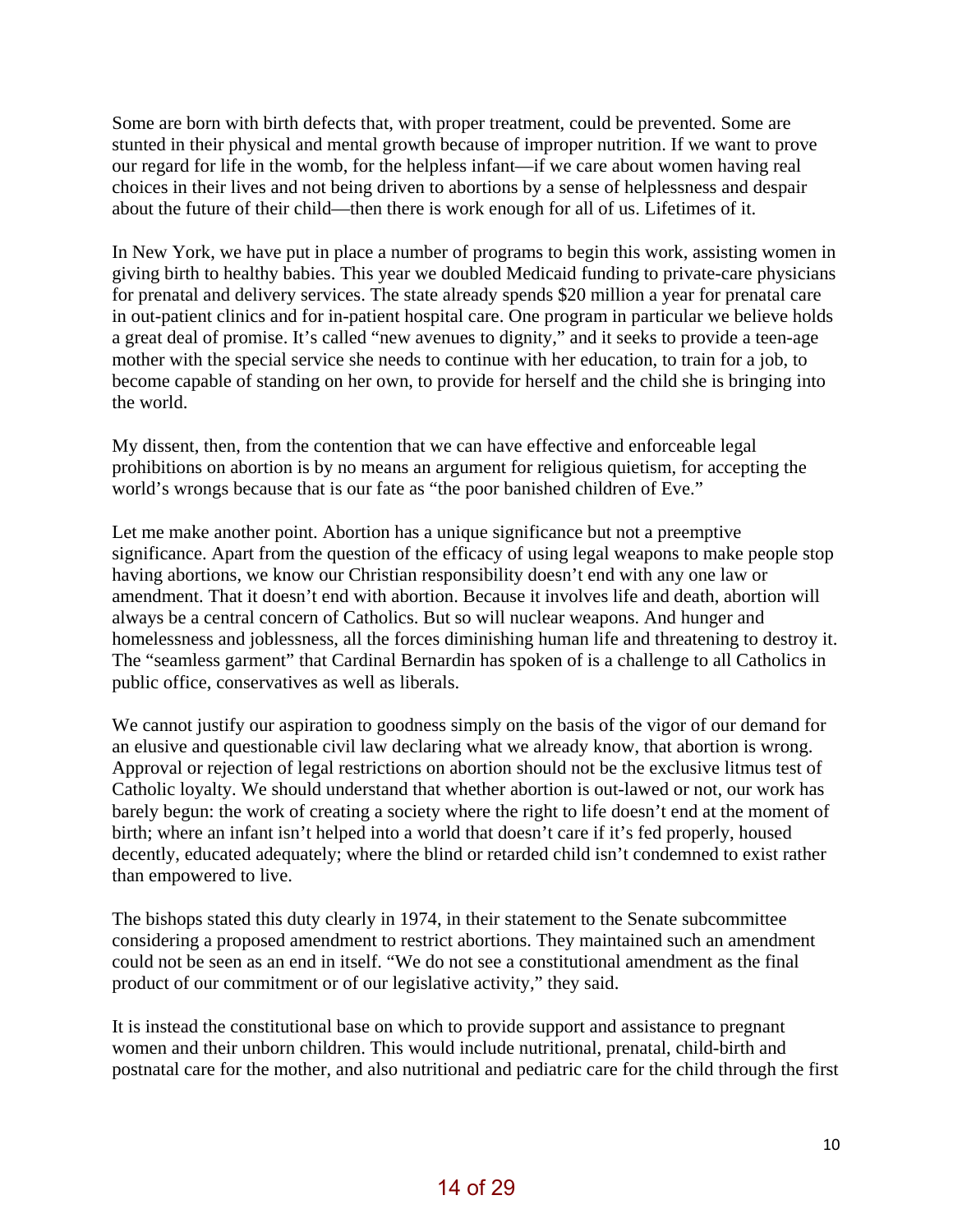year of life…. We believe that all of these should be available as a matter of right to all pregnant women and their children.

The bishops reaffirmed that view in 1976, in 1980, and again this year when the United States Catholic Committee asked Catholics to judge candidates on a wide range of issues—on abortion, yes; but also on food policy, the arms race, human rights, education, social justice, and military expenditures. The bishops have been consistently "pro-life" in the full meaning of that term, and I respect them for that.

The problems created by the matter of abortion are complex and confounding. Nothing is clearer to me than my inadequacy to find compelling solutions to all of their moral, legal, and social implications. I—and many others like me—am eager for enlightenment, eager to learn new and better ways to manifest respect for the deep reverence for life that is our religion and our instinct. I hope that this public attempt to describe the problems as I understand them will give impetus to the dialogue in the Catholic community and beyond, a dialogue that could show me a better wisdom than I've been able to find so far. It would be tragic if we let that dialogue become a prolonged, divisive argument that destroys or impairs our ability to practice any part of the morality given us in the Sermon on the Mount, to touch, heal, and affirm the human life that surrounds us.

We Catholic citizens of the richest, most powerful nation that has ever existed are like the stewards made responsible over a great household: from those to whom so much has been given, much shall be required. It is worth repeating that ours is not a faith that encourages its believers to stand apart from the world, seeking their salvation alone, separate from the salvation of those around them. We speak of ourselves as a body. We come together in worship as companions, in the ancient sense of that word, those who break bread together, and who are obliged by the commitment we share to help one another, everywhere, in all we do, and in the process, to help the whole human family. We see our mission to be "the completion of the work of creation."

This is difficult work today. It presents us with many hard choices. The Catholic Church has come of age in America. The ghetto walls are gone, our religion no longer a badge of irredeemable foreignness. This new-found status is both an opportunity and a temptation. If we choose, we can give in to the temptation to become more and more assimilated into a larger, blander culture, abandoning the practice of the specific values that made us different, worshiping whatever gods the marketplace has to sell while we seek to rationalize our own laxity by urging the political system to legislate on others a morality we no longer practice ourselves.

Or we can remember where we come from, the journey of two millennia, clinging to our personal faith, to its insistence on constancy and service and on hope. We can live and practice the morality Christ gave us, maintaining His truth in this world, struggling to embody His love, practicing it especially where that love is most needed, among the poor and the weak and the dispossessed. Not just by trying to make laws for others to live by, but by living the laws already written for us by God, in our hearts and our minds.

We can be fully Catholic; proudly, totally at ease with ourselves, a people in the world, transforming it, a light to this nation. Appealing to the best in our people not the worst.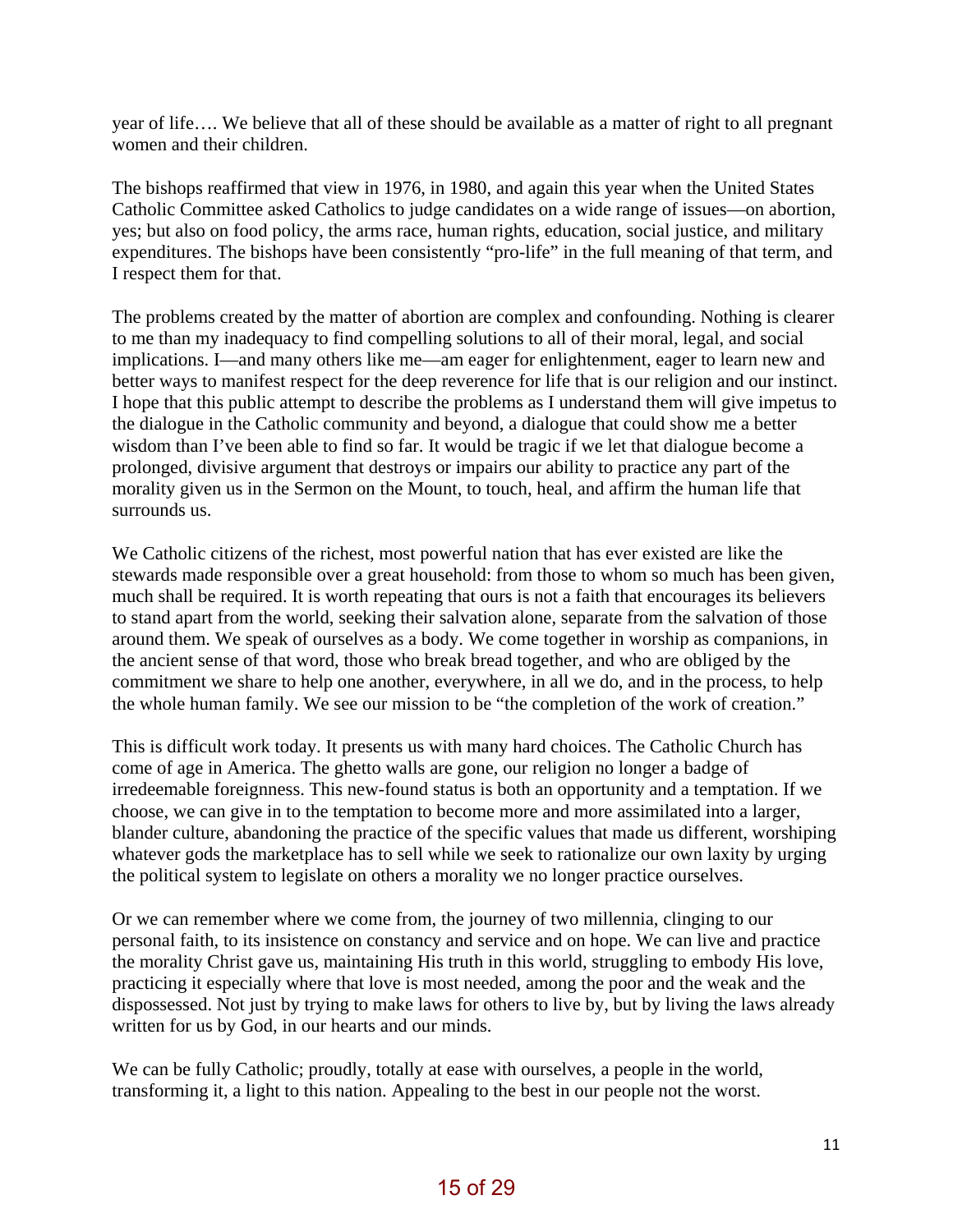Persuading not coercing. Leading people to truth by love. And still, all the while, respecting and enjoying our unique pluralistic democracy. And we can do it even as politicians.

1. \*

*Editors' note* : The proposed Hatch amendment to the Constitution would permit the states to pass anti-abortion laws.  $\triangle$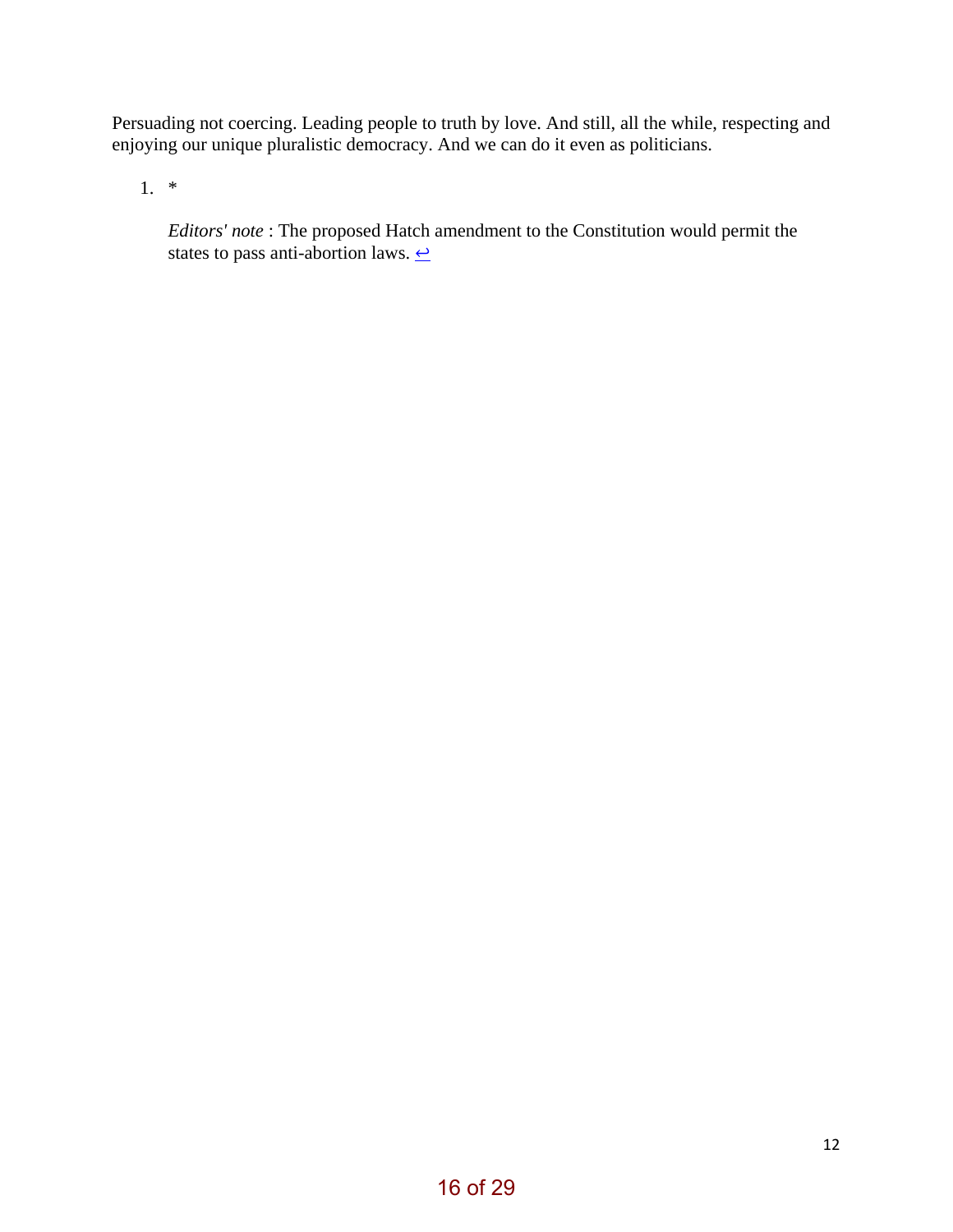#### *Barack Obama Call to Renewal Keynote Address Wednesday, June 28th, 2006, Washington, DC*

Good morning. I appreciate the opportunity to speak here at the Call to Renewal's Building a Covenant for a New America conference, and I'd like to congratulate you all on the thoughtful presentations you've given so far about poverty and justice in America. I think all of us would affirm that caring for the poor finds root in all of our religious traditions – certainly that's true for my own.

But today I'd like to talk about the connection between religion and politics and perhaps offer some thoughts about how we can sort through some of the often bitter arguments over this issue over the last several years.

I do so because, as you all know, we can affirm the importance of poverty in the Bible and discuss the religious call to environmental stewardship all we want, but it won't have an impact if we don't tackle head-on the mutual suspicion that sometimes exists between religious America and secular America.

For me, this need was illustrated during my 2004 face for the U.S. Senate. My opponent, Alan Keyes, was well-versed in the Jerry Falwell-Pat Robertson style of rhetoric that often labels progressives as both immoral and godless.

Indeed, towards the end of the campaign, Mr. Keyes said that, "Jesus Christ would not vote for Barack Obama. Christ would not vote for Barack Obama because Barack Obama has behaved in a way that it is inconceivable for Christ to have behaved.

Now, I was urged by some of my liberal supporters not to take this statement seriously. To them, Mr. Keyes was an extremist, his arguments not worth entertaining.

What they didn't understand, however, was that I had to take him seriously. For he claimed to speak for my religion – he claimed knowledge of certain truths.

Mr. Obama says he's a Christian, he would say, and yet he supports a lifestyle that the Bible calls an abomination.

Mr. Obama says he's a Christian, but supports the destruction of innocent and sacred life.

What would my supporters have me say? That a literalist reading of the Bible was folly? That Mr. Keyes, a Roman Catholic, should ignore the teachings of the Pope?

Unwilling to go there, I answered with the typically liberal response in some debates – namely, that we live in a pluralistic society, that I can't impose my religious views on another, that I was running to be the U.S. Senator of Illinois and not the Minister of Illinois.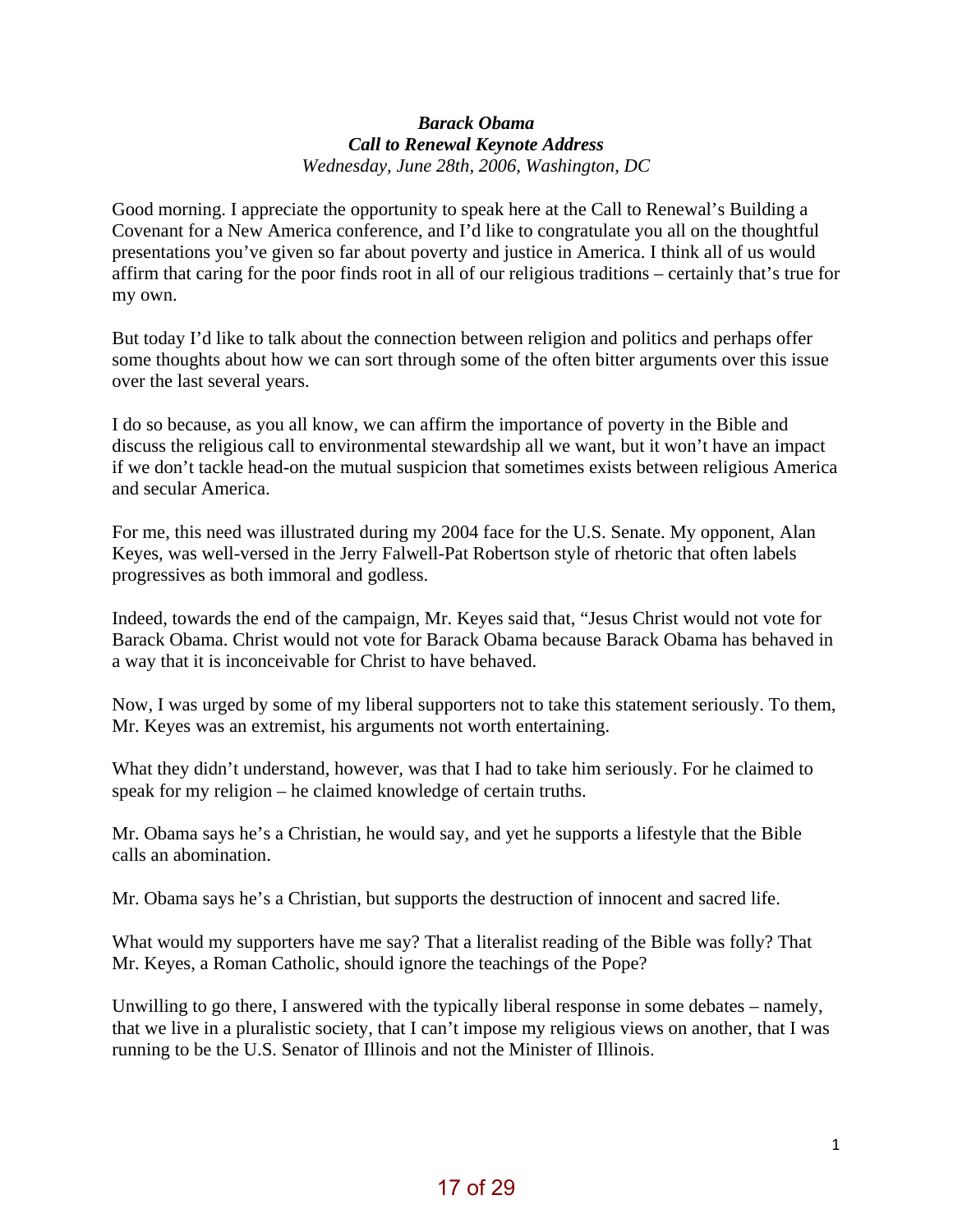But Mr. Keyes implicit accusation that I was not a true Christian nagged at me, and I was also aware that my answer didn't adequately address the role my faith has in guiding my own values and beliefs.

My dilemma was by no means unique. In a way, it reflected the broader debate we've been having in this country for the last thirty years over the role of religion in politics.

For some time now, there has been plenty of talk among pundits and pollsters that the political divide in this country has fallen sharply along religious lines. Indeed, the single biggest "gap in party affiliation among white Americans today is not between men and women, or those who reside in so-called Red States and those who reside in Blue, but between those who attend church regularly and those who don't.

Conservative leaders, from Falwell and Robertson to Karl Rove and Ralph Reed, have been all too happy to exploit this gap, consistently reminding evangelical Christians that Democrats disrespect their values and dislike their Church, while suggesting to the rest of the country that religious Americans care only about issues like abortion and gay marriage; school prayer and intelligent design.

Democrats, for the most part, have taken the bait. At best, we may try to avoid the conversation about religious values altogether, fearful of offending anyone and claiming that – regardless of our personal beliefs – constitutional principles tie our hands. At worst, some liberals dismiss religion in the public square as inherently irrational or intolerant, insisting on a caricature of religious Americans that paints them as fanatical, or thinking that the very word "Christian describes one's political opponents, not people of faith.

Such strategies of avoidance may work for progressives when the opponent is Alan Keyes. But over the long haul, I think we make a mistake when we fail to acknowledge the power of faith in the lives of the American people, and join a serious debate about how to reconcile faith with our modern, pluralistic democracy.

We first need to understand that Americans are a religious people. 90 percent of us believe in God, 70 percent affiliate themselves with an organized religion, 38 percent call themselves committed Christians, and substantially more people believe in angels than do those who believe in evolution.

This religious tendency is not simply the result of successful marketing by skilled preachers or the draw of popular mega-churches. In fact, it speaks to a hunger that's deeper than that  $-$  a hunger that goes beyond any particular issue or cause.

Each day, it seems, thousands of Americans are going about their daily round – dropping off the kids at school, driving to the office, flying to a business meeting, shopping at the mall, trying to stay on their diets – and coming to the realization that something is missing. They are deciding that their work, their possessions, their diversions, their sheer busyness, is not enough.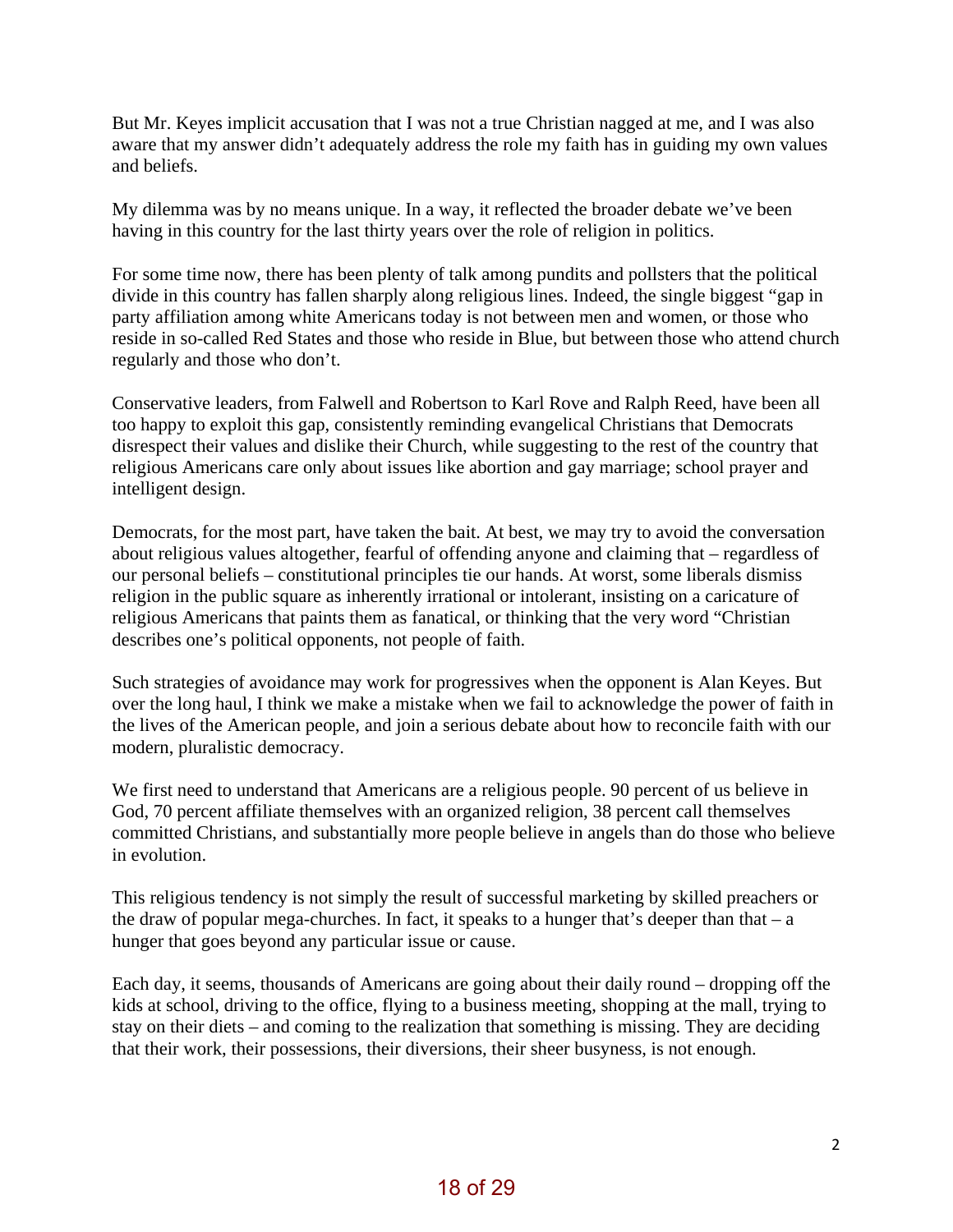They want a sense of purpose, a narrative arc to their lives. They're looking to relieve a chronic loneliness, a feeling supported by a recent study that shows Americans have fewer close friends and confidants than ever before. And so they need an assurance that somebody out there cares about them, is listening to them – that they are not just destined to travel down a long highway towards nothingness.

I speak from experience here. I was not raised in a particularly religious household. My father, who returned to Kenya when I was just two, was Muslim but as an adult became an atheist. My mother, whose parents were non-practicing Baptists and Methodists, grew up with a healthy skepticism of organized religion herself. As a consequence, I did too.

It wasn't until after college, when I went to Chicago to work as a community organizer for a group of Christian churches, that I confronted my own spiritual dilemma.

The Christians who I worked with recognized themselves in me; they saw that I knew their Book and shared their values and sang their songs. But they sensed a part of me that remained removed, detached, an observer in their midst. In time, I too came to realize that something was missing – that without a vessel for my beliefs, without a commitment to a particular community of faith, at some level I would always remain apart and alone.

If not for the particular attributes of the historically black church, I may have accepted this fate. But as the months passed in Chicago, I found myself drawn to the church.

For one thing, I believed and still believe in the power of the African-American religious tradition to spur social change, a power made real by some of the leaders here today. Because of its past, the black church understands in an intimate way the Biblical call to feed the hungry and cloth the naked and challenge powers and principalities. And in its historical struggles for freedom and the rights of man, I was able to see faith as more than just a comfort to the weary or a hedge against death; it is an active, palpable agent in the world. It is a source of hope.

And perhaps it was out of this intimate knowledge of hardship, the grounding of faith in struggle, that the church offered me a second insight: that faith doesn't mean that you don't have doubts. You need to come to church precisely because you are of this world, not apart from it; you need to embrace Christ precisely because you have sins to wash away – because you are human and need an ally in your difficult journey.

It was because of these newfound understandings that I was finally able to walk down the aisle of Trinity United Church of Christ one day and affirm my Christian faith. It came about as a choice, and not an epiphany; the questions I had did not magically disappear. But kneeling beneath that cross on the South Side of Chicago, I felt I heard God's spirit beckoning me. I submitted myself to His will, and dedicated myself to discovering His truth.

The path I traveled has been shared by millions upon millions of Americans – evangelicals, Catholics, Protestants, Jews and Muslims alike; some since birth, others at a turning point in their lives. It is not something they set apart from the rest of their beliefs and values. In fact, it is often what drives them.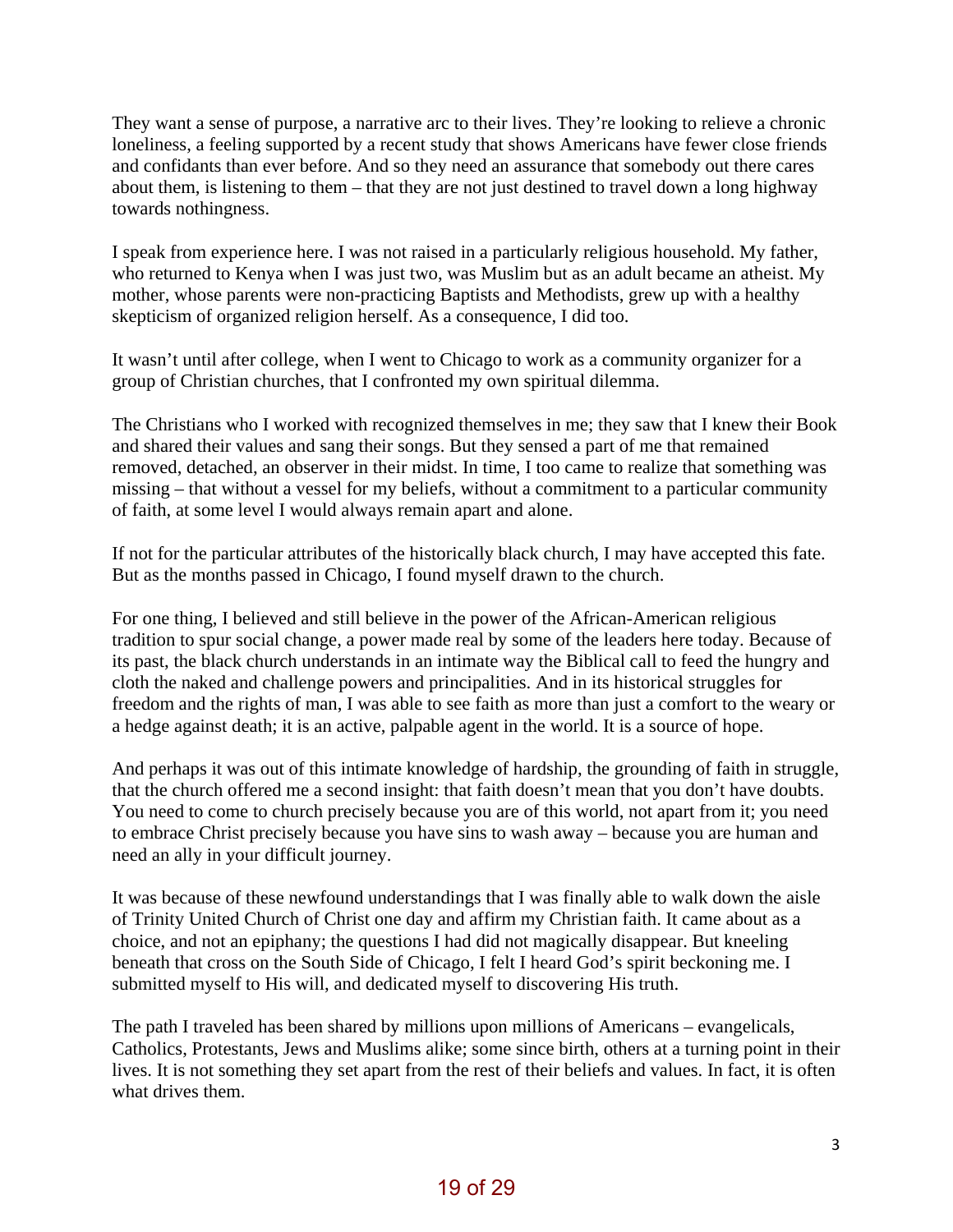This is why, if we truly hope to speak to people where they're at – to communicate our hopes and values in a way that's relevant to their own – we cannot abandon the field of religious discourse.

Because when we ignore the debate about what it means to be a good Christian or Muslim or Jew; when we discuss religion only in the negative sense of where or how it should not be practiced, rather than in the positive sense of what it tells us about our obligations towards one another; when we shy away from religious venues and religious broadcasts because we assume that we will be unwelcome – others will fill the vacuum, those with the most insular views of faith, or those who cynically use religion to justify partisan ends.

In other words, if we don't reach out to evangelical Christians and other religious Americans and tell them what we stand for, Jerry Falwell's and Pat Robertson's will continue to hold sway.

More fundamentally, the discomfort of some progressives with any hint of religion has often prevented us from effectively addressing issues in moral terms. Some of the problem here is rhetorical – if we scrub language of all religious content, we forfeit the imagery and terminology through which millions of Americans understand both their personal morality and social justice. Imagine Lincoln's Second Inaugural Address without reference to "the judgments of the Lord, or King's I Have a Dream speech without reference to "all of God's children. Their summoning of a higher truth helped inspire what had seemed impossible and move the nation to embrace a common destiny.

Our failure as progressives to tap into the moral underpinnings of the nation is not just rhetorical. Our fear of getting "preachy may also lead us to discount the role that values and culture play in some of our most urgent social problems.

After all, the problems of poverty and racism, the uninsured and the unemployed, are not simply technical problems in search of the perfect ten point plan. They are rooted in both societal indifference and individual callousness – in the imperfections of man.

Solving these problems will require changes in government policy; it will also require changes in hearts and minds. I believe in keeping guns out of our inner cities, and that our leaders must say so in the face of the gun manufacturer's lobby – but I also believe that when a gang-banger shoots indiscriminately into a crowd because he feels somebody disrespected him, we have a problem of morality; there's a hole in that young man's heart – a hole that government programs alone cannot fix.

I believe in vigorous enforcement of our non-discrimination laws; but I also believe that a transformation of conscience and a genuine commitment to diversity on the part of the nation's CEOs can bring quicker results than a battalion of lawyers.

I think we should put more of our tax dollars into educating poor girls and boys, and give them the information about contraception that can prevent unwanted pregnancies, lower abortion rates, and help assure that that every child is loved and cherished. But my bible tells me that if we train a child in the way he should go, when he is old he will not turn from it. I think faith and guidance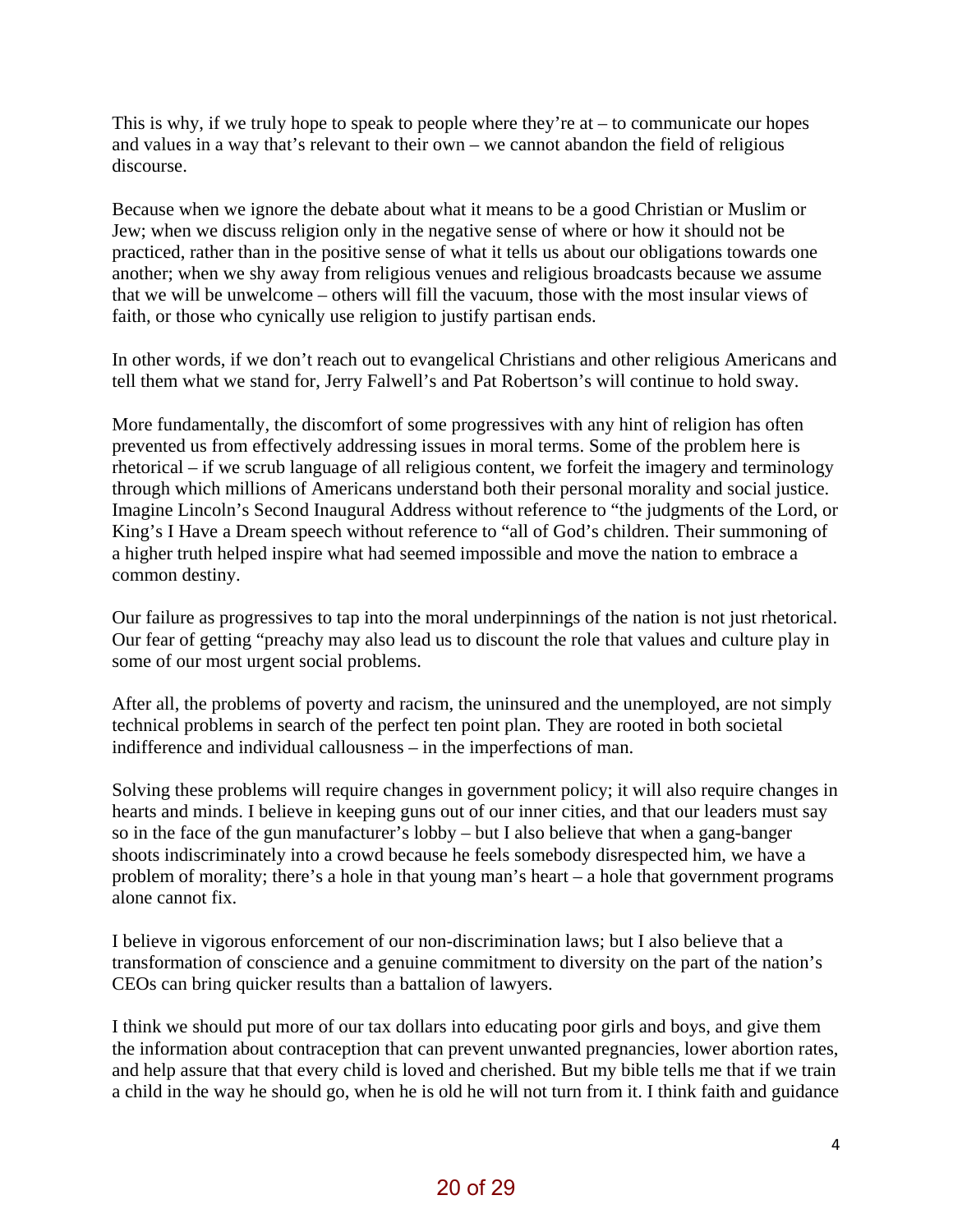can help fortify a young woman's sense of self, a young man's sense of responsibility, and a sense of reverence all young people for the act of sexual intimacy.

I am not suggesting that every progressive suddenly latch on to religious terminology. Nothing is more transparent than inauthentic expressions of faith – the politician who shows up at a black church around election time and claps – off rhythm – to the gospel choir.

But what I am suggesting is this – secularists are wrong when they ask believers to leave their religion at the door before entering into the public square. Frederick Douglas, Abraham Lincoln, Williams Jennings Bryant, Dorothy Day, Martin Luther King – indeed, the majority of great reformers in American history – were not only motivated by faith, but repeatedly used religious language to argue for their cause. To say that men and women should not inject their "personal morality into public policy debates is a practical absurdity; our law is by definition a codification of morality, much of it grounded in the Judeo-Christian tradition.

Moreover, if we progressives shed some of these biases, we might recognize the overlapping values that both religious and secular people share when it comes to the moral and material direction of our country. We might recognize that the call to sacrifice on behalf of the next generation, the need to think in terms of "thou and not just "I, resonates in religious congregations across the country. And we might realize that we have the ability to reach out to the evangelical community and engage millions of religious Americans in the larger project of America's renewal.

Some of this is already beginning to happen. Pastors like Rick Warren and T.D. Jakes are wielding their enormous influences to confront AIDS, Third World debt relief, and the genocide in Darfur. Religious thinkers and activists like my friend Jim Wallis and Tony Campolo are lifting up the Biblical injunction to help the poor as a means of mobilizing Christians against budget cuts to social programs and growing inequality. National denominations have shown themselves as a force on Capitol Hill, on issues such as immigration and the federal budget. And across the country, individual churches like my own are sponsoring day care programs, building senior centers, helping ex-offenders reclaim their lives, and rebuilding our gulf coast in the aftermath of Hurricane Katrina.

To build on these still-tentative partnerships between the religious and secular worlds will take work – a lot more work than we've done so far. The tensions and suspicions on each side of the religious divide will have to be squarely addressed, and each side will need to accept some ground rules for collaboration.

While I've already laid out some of the work that progressives need to do on this, I that the conservative leaders of the Religious Right will need to acknowledge a few things as well.

For one, they need to understand the critical role that the separation of church and state has played in preserving not only our democracy, but the robustness of our religious practice. That during our founding, it was not the atheists or the civil libertarians who were the most effective champions of this separation; it was the persecuted religious minorities, Baptists like John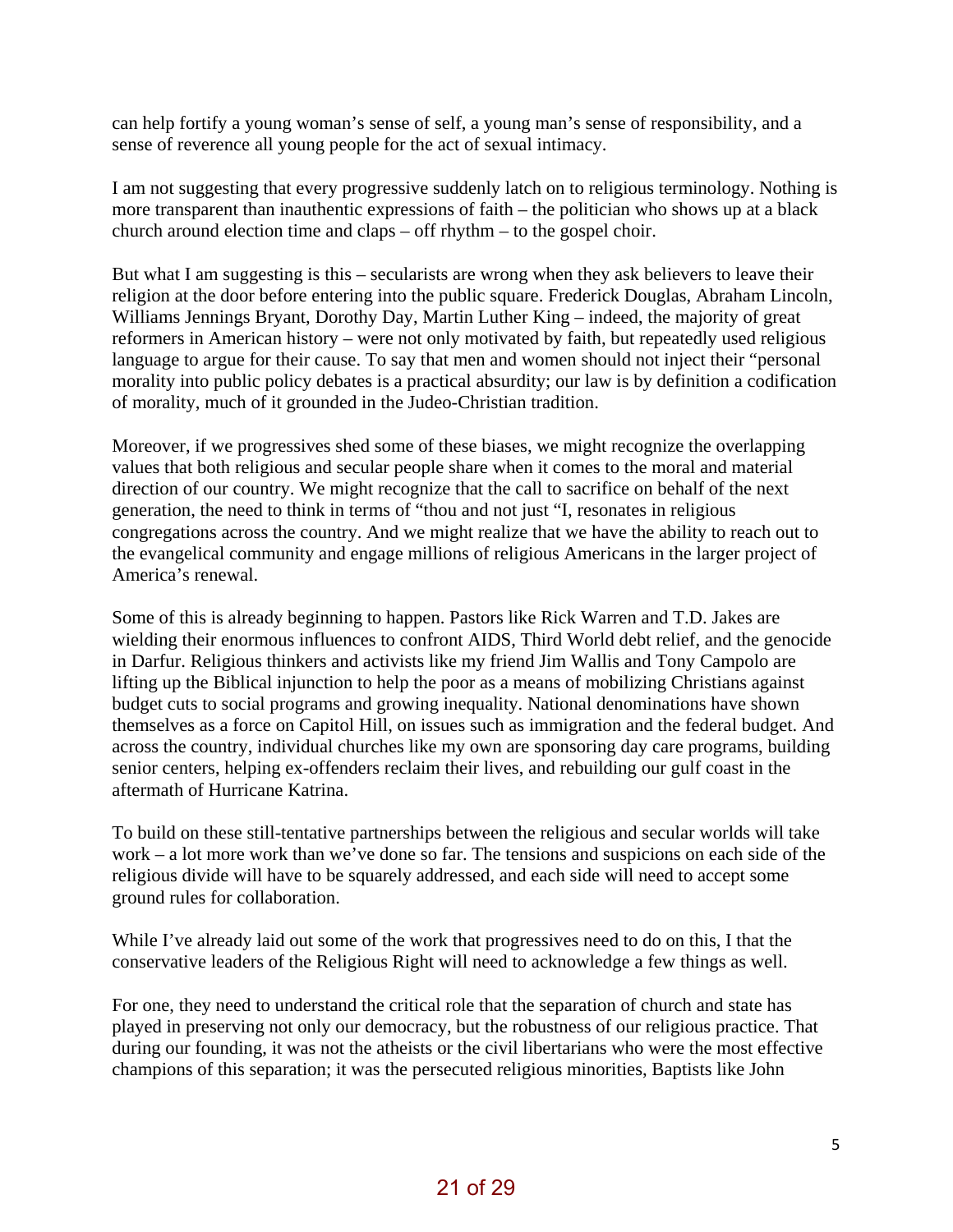Leland, who were most concerned that any state-sponsored religion might hinder their ability to practice their faith.

Moreover, given the increasing diversity of America's population, the dangers of sectarianism have never been greater. Whatever we once were, we are no longer just a Christian nation; we are also a Jewish nation, a Muslim nation, a Buddhist nation, a Hindu nation, and a nation of nonbelievers.

And even if we did have only Christians within our borders, who's Christianity would we teach in the schools? James Dobson's, or Al Sharpton's? Which passages of Scripture should guide our public policy? Should we go with Levitacus, which suggests slavery is ok and that eating shellfish is abomination? How about Deuteronomy, which suggests stoning your child if he strays from the faith? Or should we just stick to the Sermon on the Mount – a passage so radical that it's doubtful that our Defense Department would survive its application?

This brings me to my second point. Democracy demands that the religiously motivated translate their concerns into universal, rather than religion-specific, values. It requires that their proposals be subject to argument, and amenable to reason. I may be opposed to abortion for religious reasons, but if I seek to pass a law banning the practice, I cannot simply point to the teachings of my church or evoke God's will. I have to explain why abortion violates some principle that is accessible to people of all faiths, including those with no faith at all.

This may be difficult for those who believe in the inerrancy of the Bible, as many evangelicals do. But in a pluralistic democracy, we have no choice. Politics depends on our ability to persuade each other of common aims based on a common reality. It involves the compromise, the art of the possible. At some fundamental level, religion does not allow for compromise. It insists on the impossible. If God has spoken, then followers are expected to live up to God's edicts, regardless of the consequences. To base one's life on such uncompromising commitments may be sublime; to base our policy making on such commitments would be a dangerous thing.

We all know the story of Abraham and Isaac. Abraham is ordered by God to offer up his only son, and without argument, he takes Isaac to the mountaintop, binds him to an altar, and raises his knife, prepared to act as God has commanded.

Of course, in the end God sends down an angel to intercede at the very last minute, and Abraham passes God's test of devotion.

But it's fair to say that if any of us saw a twenty-first century Abraham raising the knife on the roof of his apartment building, we would, at the very least, call the police and expect the Department of Children and Family Services to take Isaac away from Abraham. We would do so because we do not hear what Abraham hears, do not see what Abraham sees, true as those experiences may be. So the best we can do is act in accordance with those things that are possible for all of us to know, be it common laws or basic reason.

Finally, any reconciliation between faith and democratic pluralism requires some sense of proportion.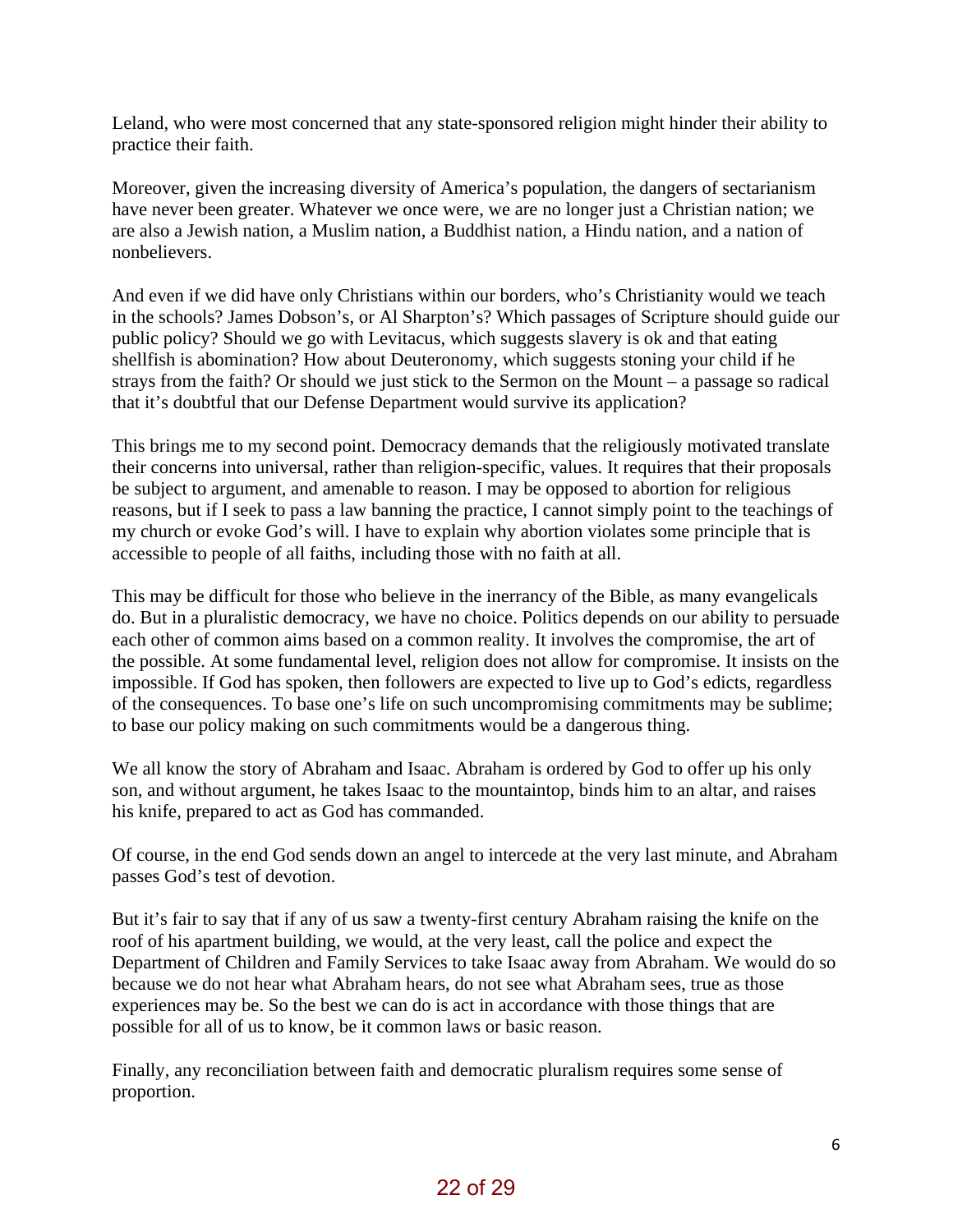This goes for both sides.

Even those who claim the Bible's inerrancy make distinctions between Scriptural edicts, a sense that some passages – the Ten Commandments, say, or a belief in Christ's divinity – are central to Christian faith, while others are more culturally specific and may be modified to accommodate modern life.

The American people intuitively understand this, which is why the majority of Catholics practice birth control and some of those opposed to gay marriage nevertheless are opposed to a Constitutional amendment to ban it. Religious leadership need not accept such wisdom in counseling their flocks, but they should recognize this wisdom in their politics.

But a sense of proportion should also guide those who police the boundaries between church and state. Not every mention of God in public is a breach to the wall of separation – context matters. It is doubtful that children reciting the Pledge of Allegiance feel oppressed or brainwashed as a consequence of muttering the phrase "under God; I certainly didn't. Having voluntary student prayer groups using school property to meet should not be a threat, any more than its use by the High School Republicans should threaten Democrats. And one can envision certain faith-based programs – targeting ex-offenders or substance abusers – that offer a uniquely powerful way of solving problems.

So we all have some work to do here. But I am hopeful that we can bridge the gaps that exist and overcome the prejudices each of us bring to this debate. And I have faith that millions of believing Americans want that to happen. No matter how religious they may or may not be, people are tired of seeing faith used as a tool to attack and belittle and divide – they're tired of hearing folks deliver more screed than sermon. Because in the end, that's not how they think about faith in their own lives.

So let me end with another interaction I had during my campaign. A few days after I won the Democratic nomination in my U.S. Senate race, I received an email from a doctor at the University of Chicago Medical School that said the following:

"Congratulations on your overwhelming and inspiring primary win. I was happy to vote for you, and I will tell you that I am seriously considering voting for you in the general election. I write to express my concerns that may, in the end, prevent me from supporting you.

 The doctor described himself as a Christian who understood his commitments to be "totalizing. His faith led him to a strong opposition to abortion and gay marriage, although he said that his faith also led him to question the idolatry of the free market and quick resort to militarism that seemed to characterize much of President Bush's foreign policy.

But the reason the doctor was considering not voting for me was not simply my position on abortion. Rather, he had read an entry that my campaign had posted on my website, which suggested that I would fight "right wing ideologues who want to take away a woman's right to choose. He went on to write: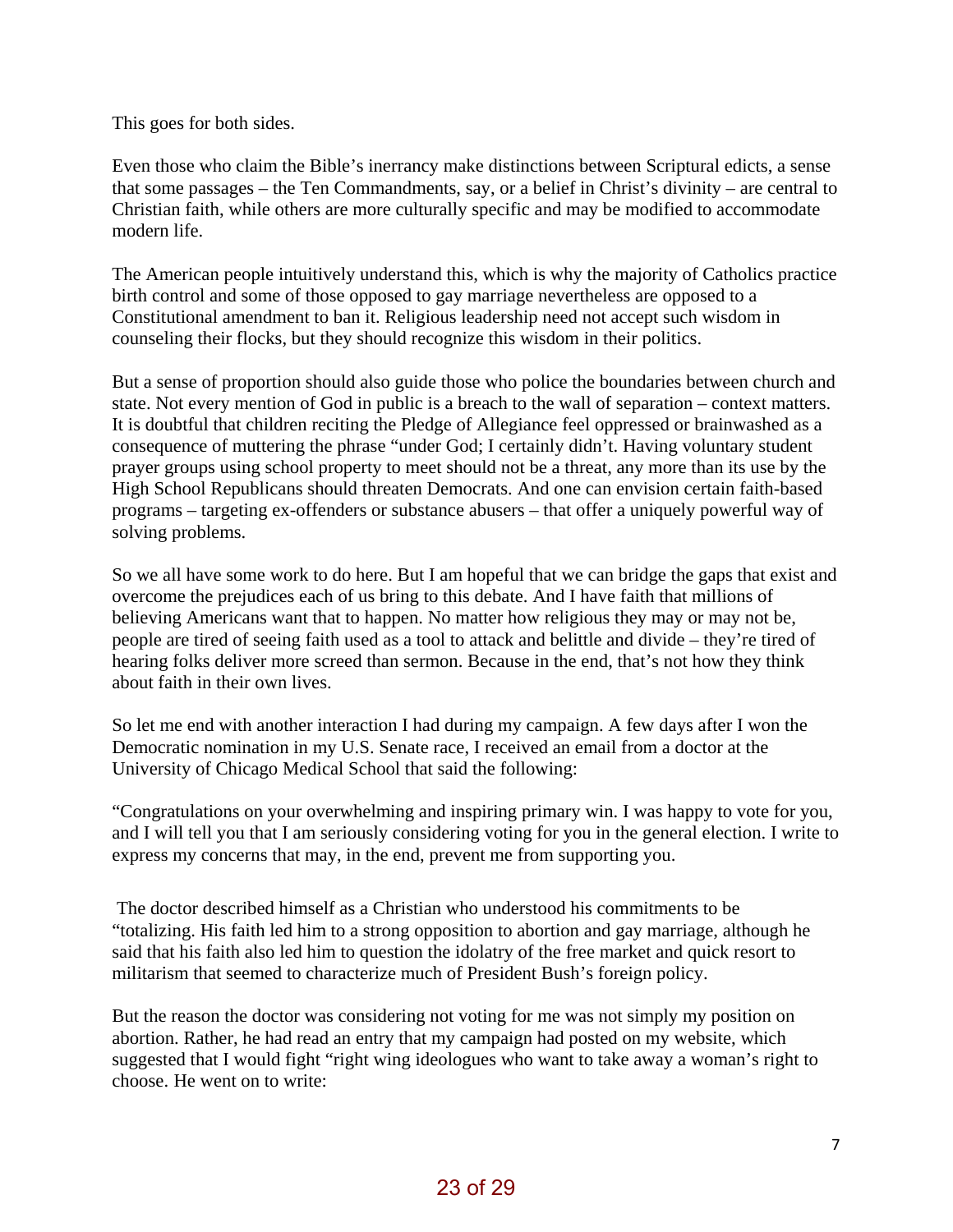"I sense that you have a strong sense of justice…and I also sense that you are a fair minded person with a high regard for reason…Whatever your convictions, if you truly believe that those who oppose abortion are all ideologues driven by perverse desires to inflict suffering on women, then you, in my judgment, are not fair-minded….You know that we enter times that are fraught with possibilities for good and for harm, times when we are struggling to make sense of a common polity in the context of plurality, when we are unsure of what grounds we have for making any claims that involve others…I do not ask at this point that you oppose abortion, only that you speak about this issue in fair-minded words.

I checked my web-site and found the offending words. My staff had written them to summarize my pro-choice position during the Democratic primary, at a time when some of my opponents were questioning my commitment to protect Roe v. Wade.

Re-reading the doctor's letter, though, I felt a pang of shame. It is people like him who are looking for a deeper, fuller conversation about religion in this country. They may not change their positions, but they are willing to listen and learn from those who are willing to speak in reasonable terms – those who know of the central and awesome place that God holds in the lives of so many, and who refuse to treat faith as simply another political issue with which to score points.

I wrote back to the doctor and thanked him for his advice. The next day, I circulated the email to my staff and changed the language on my website to state in clear but simple terms my prochoice position. And that night, before I went to bed, I said a prayer of my own – a prayer that I might extend the same presumption of good faith to others that the doctor had extended to me.

It is a prayer I still say for America today – a hope that we can live with one another in a way that reconciles the beliefs of each with the good of all. It's a prayer worth praying, and a conversation worth having in this country in the months and years to come. Thank you.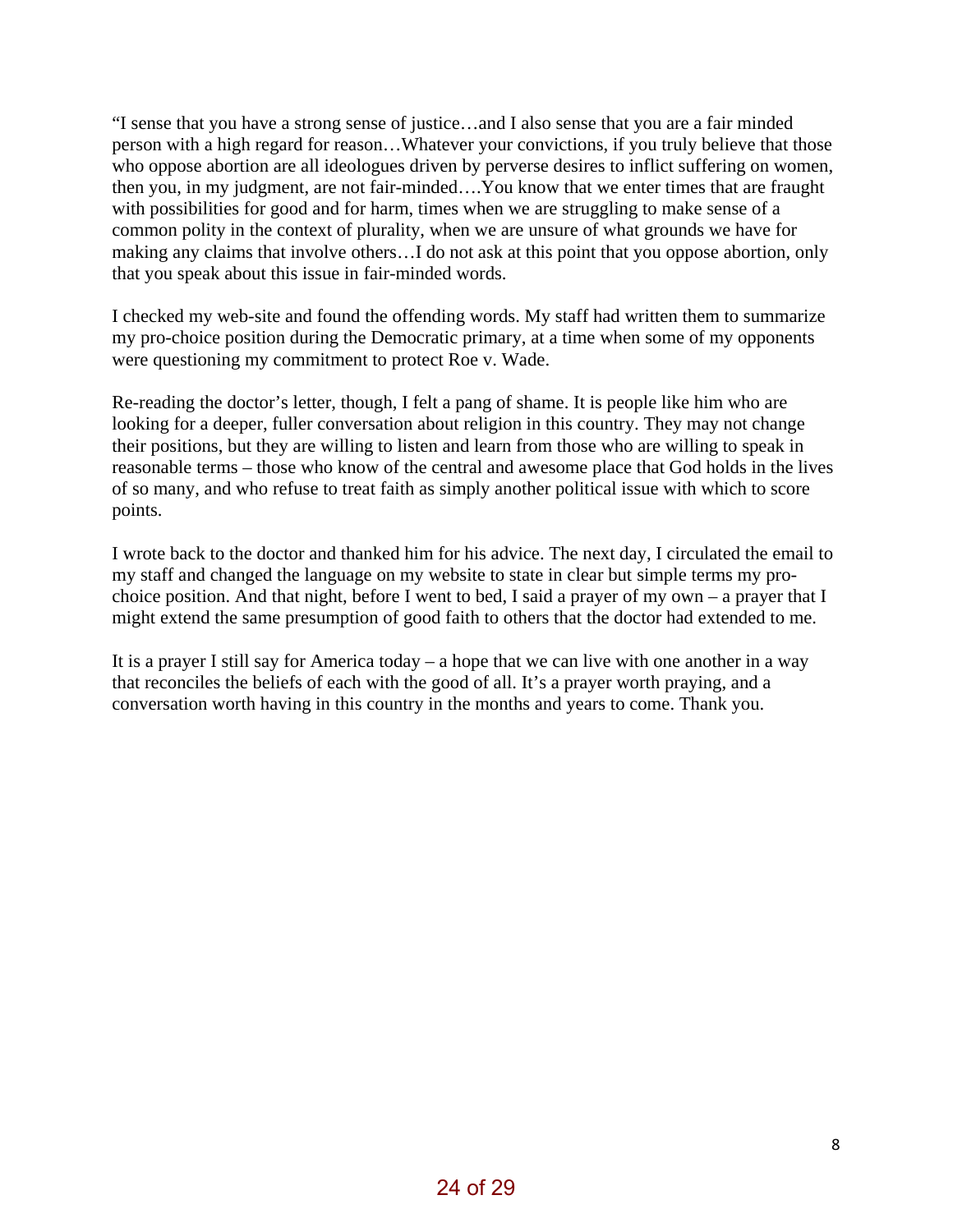#### **Faith in America Mitt Romney**

### *December 6, 2007 George Bush Presidential Library in College Station, Texas*

*The following is a transcript (as prepared for delivery) of former Massachusetts Gov. Mitt Romney's speech "Faith in America." The speech begins with Romney addressing former President George H.W. Bush, who introduced the former governor.*

**Romney:** Thank you, Mr. President, for your kind introduction.

"It is an honor to be here today. This is an inspiring place because of you and the first lady, and because of the film exhibited across the way in the Presidential library. For those who have not seen it, it shows the President as a young pilot, shot down during the Second World War, being rescued from his life-raft by the crew of an American submarine. It is a moving reminder that when America has faced challenge and peril, Americans rise to the occasion, willing to risk their very lives to defend freedom and preserve our nation. We are in your debt. Thank you, Mr. President.

"Mr. President, your generation rose to the occasion, first to defeat Fascism and then to vanquish the Soviet Union. You left us, your children, a free and strong America. It is why we call yours the greatest generation. It is now my generation's turn. How we respond to today's challenges will define our generation. And it will determine what kind of America we will leave our children, and theirs.

"America faces a new generation of challenges. Radical violent Islam seeks to destroy us. An emerging China endeavors to surpass our economic leadership. And we are troubled at home by government overspending, overuse of foreign oil, and the breakdown of the family.

"Over the last year, we have embarked on a national debate on how best to preserve American leadership. Today, I wish to address a topic which I believe is fundamental to America's greatness: our religious liberty. I will also offer perspectives on how my own faith would inform my presidency, if I were elected.

"There are some who may feel that religion is not a matter to be seriously considered in the context of the weighty threats that face us. If so, they are at odds with the nation's founders, for they, when our nation faced its greatest peril, sought the blessings of the Creator. And further, they discovered the essential connection between the survival of a free land and the protection of religious freedom. In John Adams' words: 'We have no government armed with power capable of contending with human passions unbridled by morality and religion... Our constitution was made for a moral and religious people.'

"Freedom requires religion just as religion requires freedom. Freedom opens the windows of the soul so that man can discover his most profound beliefs and commune with God. Freedom and religion endure together, or perish alone.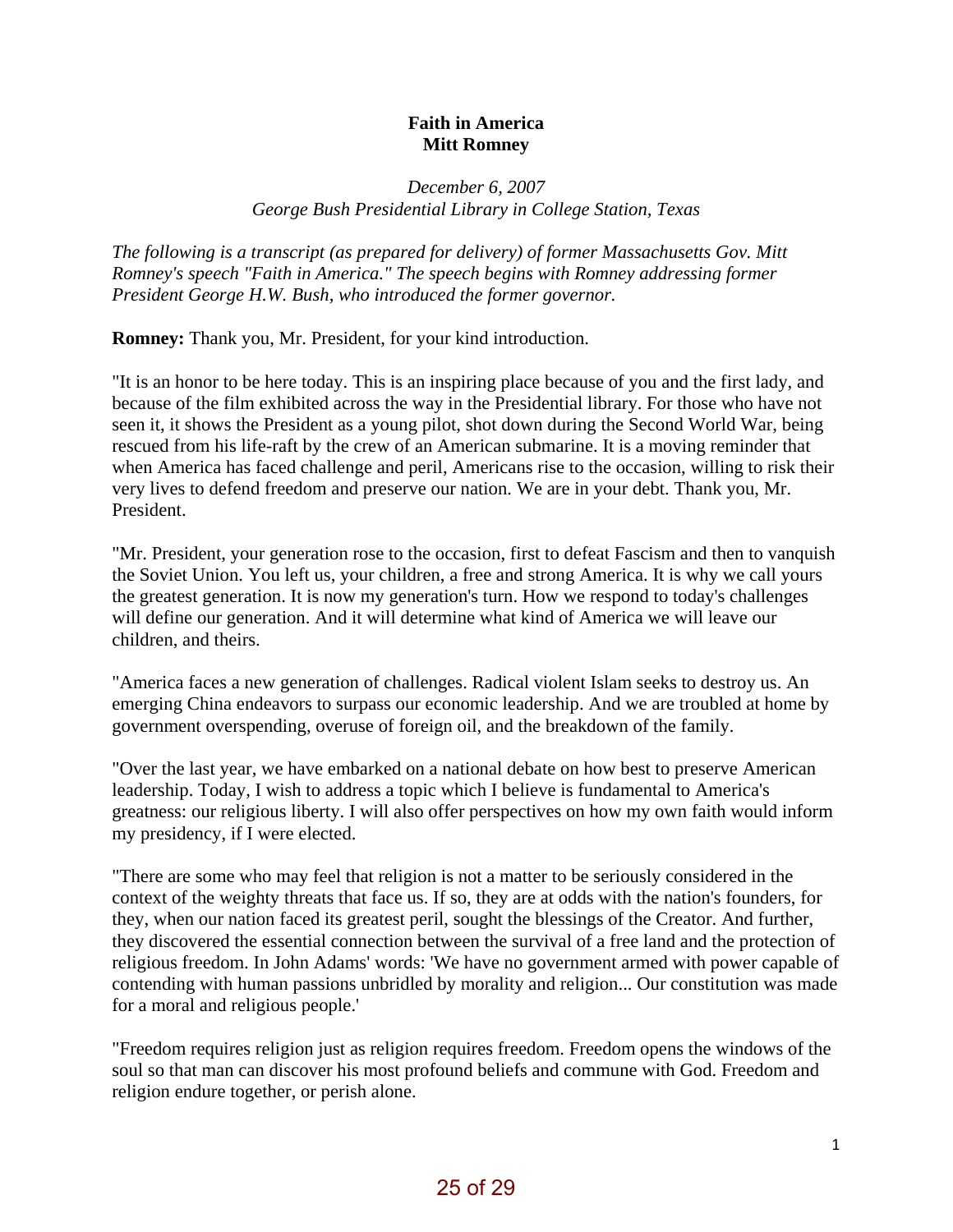"Given our grand tradition of religious tolerance and liberty, some wonder whether there are any questions regarding an aspiring candidate's religion that are appropriate. I believe there are. And I will answer them today.

"Almost 50 years ago another candidate from Massachusetts explained that he was an American running for president, not a Catholic running for president. Like him, I am an American running for president. I do not define my candidacy by my religion. A person should not be elected because of his faith nor should he be rejected because of his faith.

"Let me assure you that no authorities of my church, or of any other church for that matter, will ever exert influence on presidential decisions. Their authority is theirs, within the province of church affairs, and it ends where the affairs of the nation begin.

"As governor, I tried to do the right as best I knew it, serving the law and answering to the Constitution. I did not confuse the particular teachings of my church with the obligations of the office and of the Constitution - and of course, I would not do so as president. I will put no doctrine of any church above the plain duties of the office and the sovereign authority of the law.

"As a young man, Lincoln described what he called America's 'political religion' - the commitment to defend the rule of law and the Constitution. When I place my hand on the Bible and take the oath of office, that oath becomes my highest promise to God. If I am fortunate to become your president, I will serve no one religion, no one group, no one cause, and no one interest. A president must serve only the common cause of the people of the United States.

"There are some for whom these commitments are not enough. They would prefer it if I would simply distance myself from my religion, say that it is more a tradition than my personal conviction, or disavow one or another of its precepts. That I will not do. I believe in my Mormon faith and I endeavor to live by it. My faith is the faith of my fathers - I will be true to them and to my beliefs.

"Some believe that such a confession of my faith will sink my candidacy. If they are right, so be it. But I think they underestimate the American people. Americans do not respect believers of convenience.

Americans tire of those who would jettison their beliefs, even to gain the world.

"There is one fundamental question about which I often am asked. What do I believe about Jesus Christ? I believe that Jesus Christ is the Son of God and the Savior of mankind. My church's beliefs about Christ may not all be the same as those of other faiths. Each religion has its own unique doctrines and history. These are not bases for criticism but rather a test of our tolerance. Religious tolerance would be a shallow principle indeed if it were reserved only for faiths with which we agree.

"There are some who would have a presidential candidate describe and explain his church's distinctive doctrines. To do so would enable the very religious test the founders prohibited in the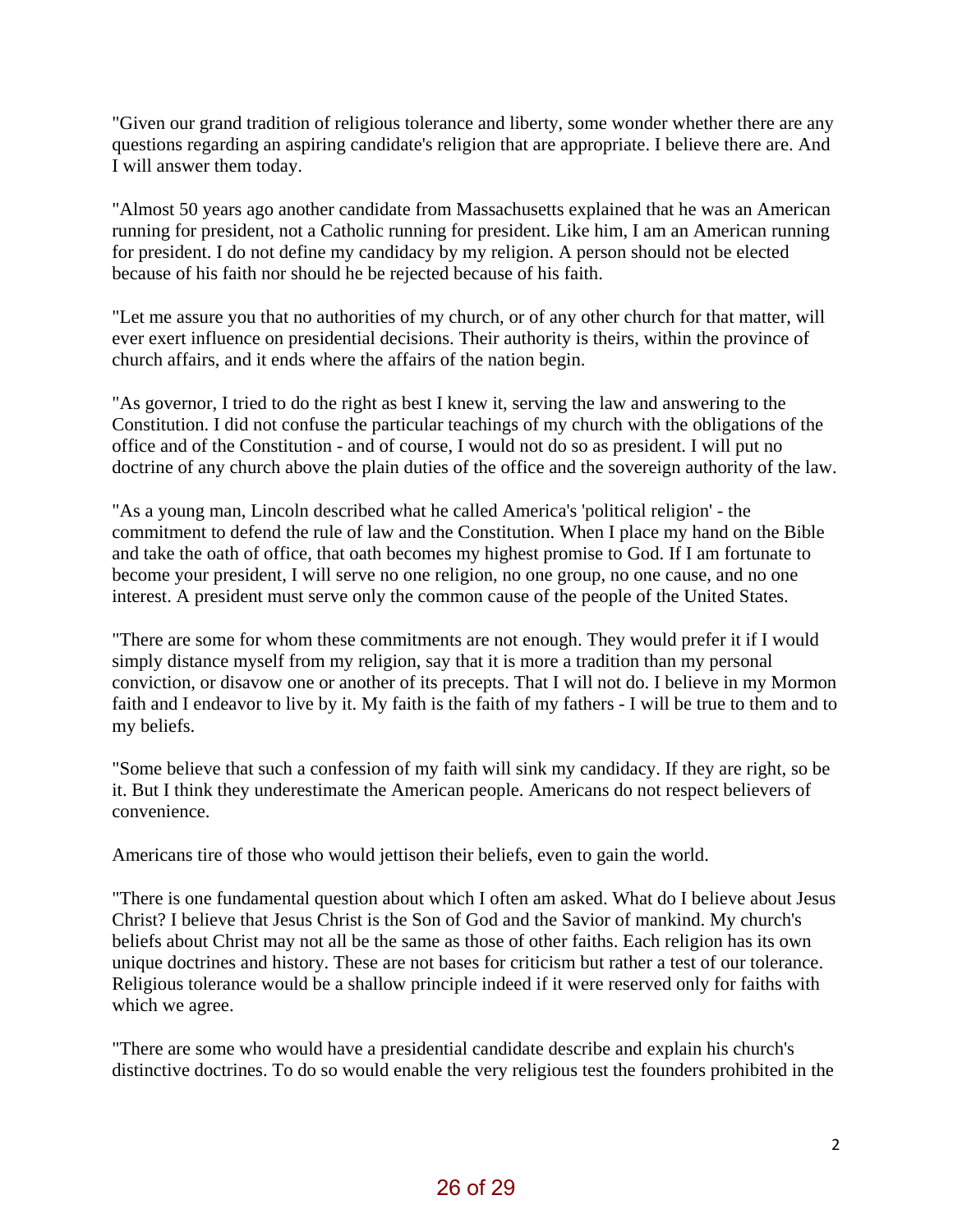Constitution. No candidate should become the spokesman for his faith. For if he becomes president he will need the prayers of the people of all faiths.

"I believe that every faith I have encountered draws its adherents closer to God. And in every faith I have come to know, there are features I wish were in my own: I love the profound ceremony of the Catholic Mass, the approachability of God in the prayers of the Evangelicals, the tenderness of spirit among the Pentecostals, the confident independence of the Lutherans, the ancient traditions of the Jews, unchanged through the ages, and the commitment to frequent prayer of the Muslims. As I travel across the country and see our towns and cities, I am always moved by the many houses of worship with their steeples, all pointing to heaven, reminding us of the source of life's blessings.

"It is important to recognize that while differences in theology exist between the churches in America, we share a common creed of moral convictions. And where the affairs of our nation are concerned, it's usually a sound rule to focus on the latter - on the great moral principles that urge us all on a common course. Whether it was the cause of abolition, or civil rights, or the right to life itself, no movement of conscience can succeed in America that cannot speak to the convictions of religious people.

"We separate church and state affairs in this country, and for good reason. No religion should dictate to the state nor should the state interfere with the free practice of religion. But in recent years, the notion of the separation of church and state has been taken by some well beyond its original meaning. They seek to remove from the public domain any acknowledgment of God. Religion is seen as merely a private affair with no place in public life. It is as if they are intent on establishing a new religion in America - the religion of secularism. They are wrong.

"The founders proscribed the establishment of a state religion, but they did not countenance the elimination of religion from the public square. We are a nation 'Under God' and in God, we do indeed trust.

"We should acknowledge the Creator as did the Founders - in ceremony and word. He should remain on our currency, in our pledge, in the teaching of our history, and during the holiday season, nativity scenes and menorahs should be welcome in our public places. Our greatness would not long endure without judges who respect the foundation of faith upon which our constitution rests. I will take care to separate the affairs of government from any religion, but I will not separate us from 'the God who gave us liberty.'

"Nor would I separate us from our religious heritage. Perhaps the most important question to ask a person of faith who seeks a political office, is this: does he share these American values: the equality of human kind, the obligation to serve one another, and a steadfast commitment to liberty?

"They are not unique to any one denomination. They belong to the great moral inheritance we hold in common. They are the firm ground on which Americans of different faiths meet and stand as a nation, united.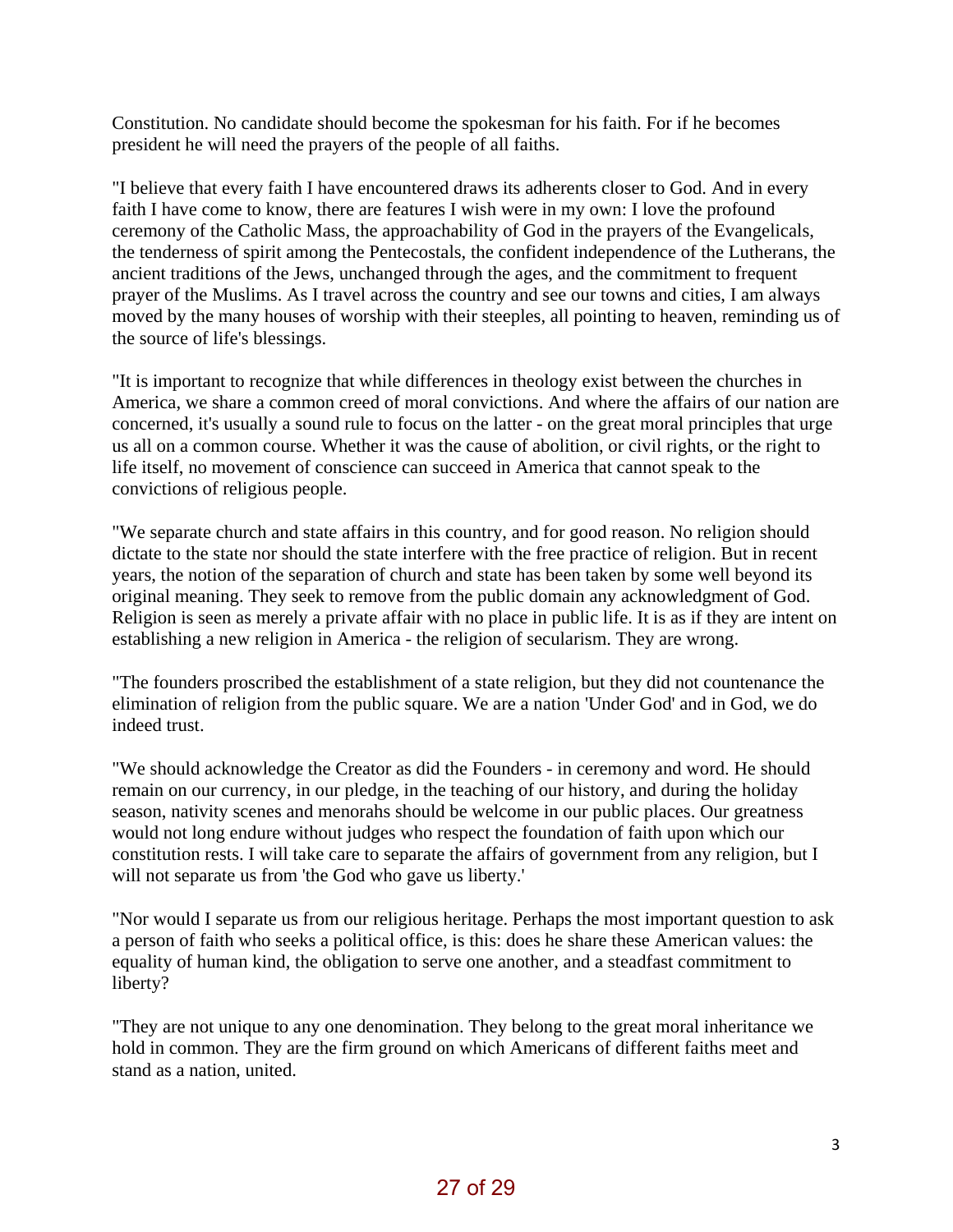"We believe that every single human being is a child of God - we are all part of the human family. The conviction of the inherent and inalienable worth of every life is still the most revolutionary political proposition ever advanced. John Adams put it that we are 'thrown into the world all equal and alike.'

"The consequence of our common humanity is our responsibility to one another, to our fellow Americans foremost, but also to every child of God. It is an obligation which is fulfilled by Americans every day, here and across the globe, without regard to creed or race or nationality.

"Americans acknowledge that liberty is a gift of God, not an indulgence of government. No people in the history of the world have sacrificed as much for liberty. The lives of hundreds of thousands of America's sons and daughters were laid down during the last century to preserve freedom, for us and for freedom loving people throughout the world. America took nothing from that Century's terrible wars - no land from Germany or Japan or Korea; no treasure; no oath of fealty. America's resolve in the defense of liberty has been tested time and again. It has not been found wanting, nor must it ever be. America must never falter in holding high the banner of freedom.

"These American values, this great moral heritage, is shared and lived in my religion as it is in yours. I was taught in my home to honor God and love my neighbor. I saw my father march with Martin Luther King. I saw my parents provide compassionate care to others, in personal ways to people nearby, and in just as consequential ways in leading national volunteer movements. I am moved by the Lord's words: 'For I was an hungered, and ye gave me meat: I was thirsty, and ye gave me drink: I was a stranger, and ye took me in: naked, and ye clothed me...'

"My faith is grounded on these truths. You can witness them in Ann and my marriage and in our family. We are a long way from perfect and we have surely stumbled along the way, but our aspirations, our values, are the self-same as those from the other faiths that stand upon this common foundation. And these convictions will indeed inform my presidency.

"Today's generations of Americans have always known religious liberty. Perhaps we forget the long and arduous path our nation's forbearers took to achieve it. They came here from England to seek freedom of religion. But upon finding it for themselves, they at first denied it to others. Because of their diverse beliefs, Ann Hutchinson was exiled from Massachusetts Bay, a banished Roger Williams founded Rhode Island, and two centuries later, Brigham Young set out for the West. Americans were unable to accommodate their commitment to their own faith with an appreciation for the convictions of others to different faiths. In this, they were very much like those of the European nations they had left.

"It was in Philadelphia that our founding fathers defined a revolutionary vision of liberty, grounded on self evident truths about the equality of all, and the inalienable rights with which each is endowed by his Creator.

"We cherish these sacred rights, and secure them in our Constitutional order. Foremost do we protect religious liberty, not as a matter of policy but as a matter of right. There will be no established church, and we are guaranteed the free exercise of our religion.

### 28 of 29